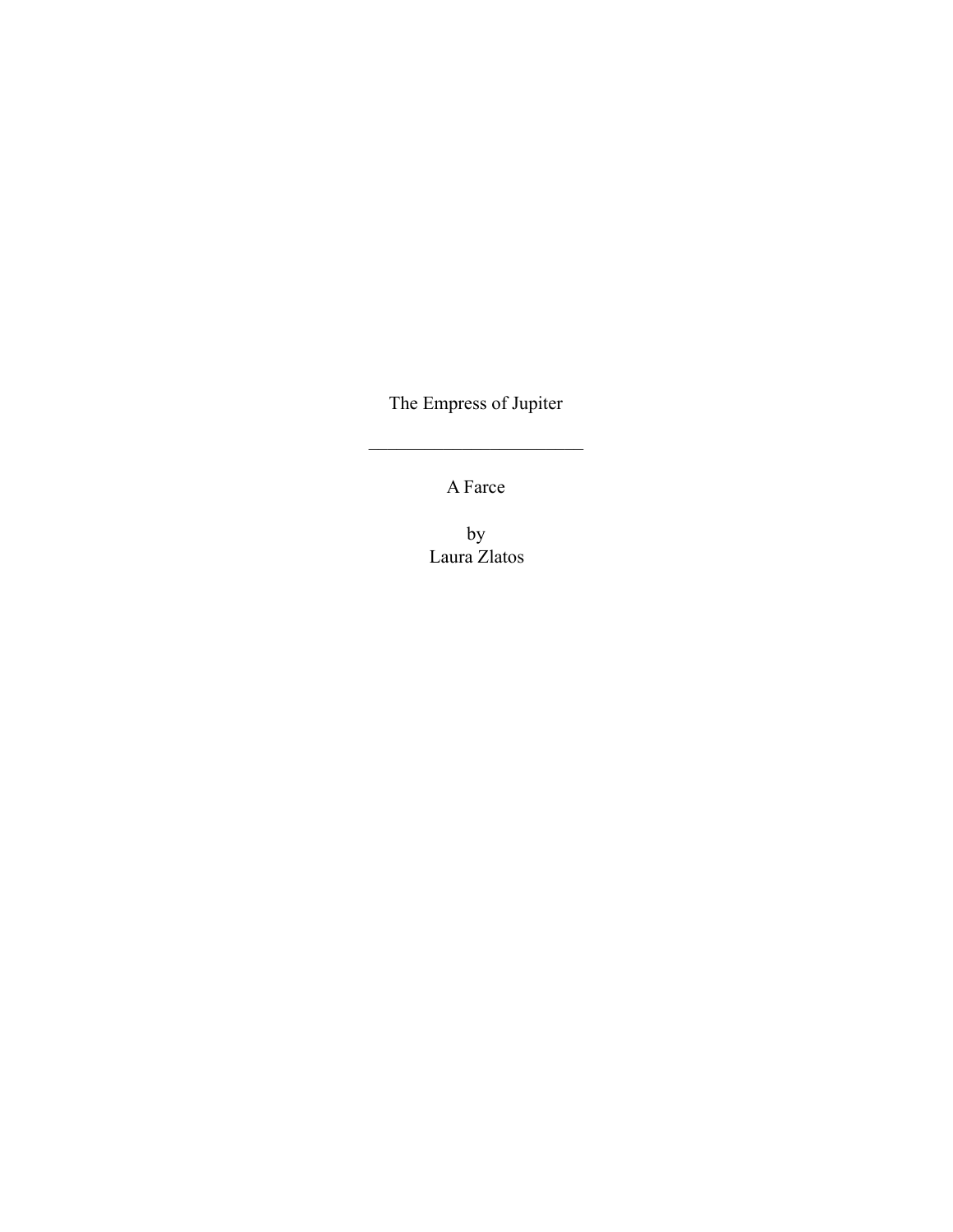## CHARACTERS

Dr. Miranda Baliardo A scientist, 40s

Cynthia Miranda's sister, 40s-50s Carla Miranda's friend, 30s-40s Skyler Miranda's Research Assistant, 30s

## TIME

## Present.

## PLACE

Somewhere in the United States on the planet Earth.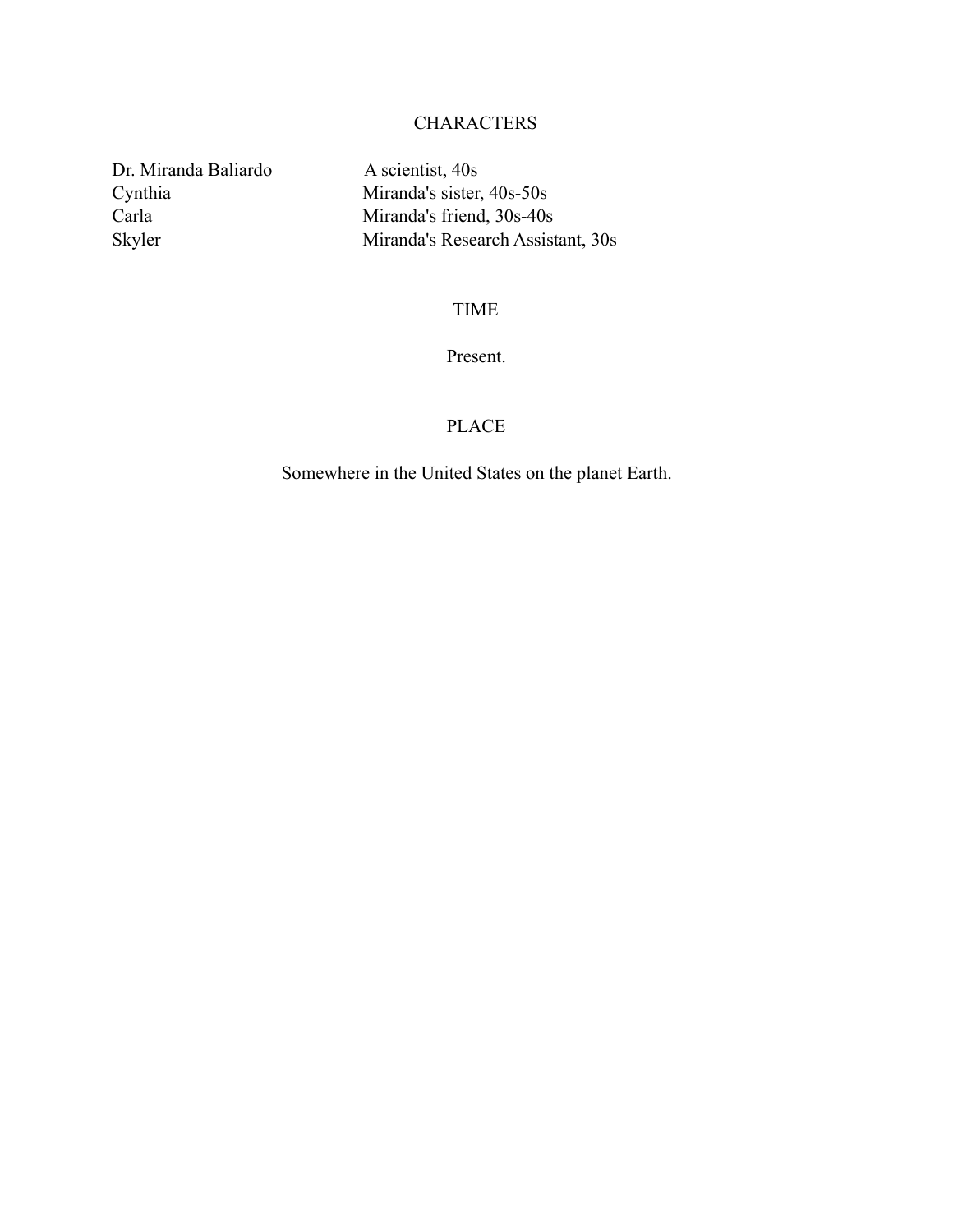SCENE ONE

|                                                        | DR. MIRANDA BALIARDO's home study, somewhere<br>in the United States, on the planet Earth. The room is<br>filled with piles of books and the walls are scribbled with<br>scientific calculations. |
|--------------------------------------------------------|---------------------------------------------------------------------------------------------------------------------------------------------------------------------------------------------------|
|                                                        | Miranda's Research Assistant, SKYLER, peers through a<br>telescope while Miranda watches intently.                                                                                                |
| I don't see anything.                                  | <b>SKYLER</b>                                                                                                                                                                                     |
| Look harder.                                           | <b>MIRANDA</b>                                                                                                                                                                                    |
| I am.                                                  | <b>SKYLER</b>                                                                                                                                                                                     |
| Don't blink.                                           | <b>MIRANDA</b>                                                                                                                                                                                    |
| How long can a person go without blinking?             | <b>SKYLER</b>                                                                                                                                                                                     |
| 23 minutes.                                            | <b>MIRANDA</b>                                                                                                                                                                                    |
| The more I think about not blinking, the more I blink. | <b>SKYLER</b>                                                                                                                                                                                     |
| Try using your other eye.                              | <b>MIRANDA</b>                                                                                                                                                                                    |
|                                                        | Skyler does.                                                                                                                                                                                      |
|                                                        | <b>SKYLER</b>                                                                                                                                                                                     |

It's the same.

## MIRANDA

Maybe you've got something in your eye. An eyelash or a speck of dirt.

## SKYLER

Sometimes I pull out eyelashes just to make a wish.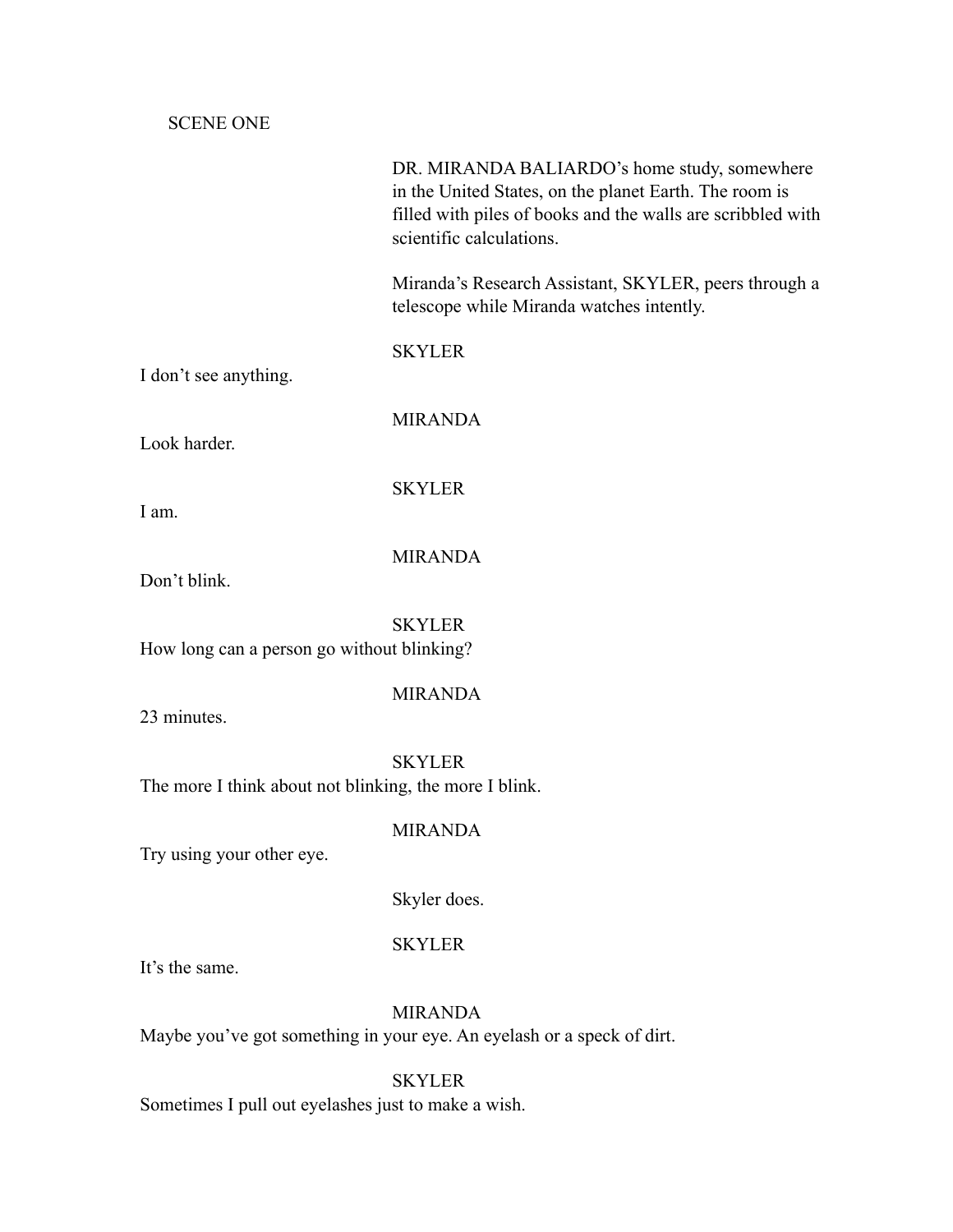It could be wombatnucleosis! Have you noticed a blurring of your vision?

### SKYLER

No.

## MIRANDA

A reddening of the iris?

#### SKYLER

I don't think so.

## MIRANDA

So many options on Netflix you don't know what to choose?

# **SKYLER**

Yes, actually!

## MIRANDA

Let's rinse out your eyes.

## SKYLER

Again?

## MIRANDA

It's the only way.

## SKYLER

Maybe if you told me what I'm supposed to see, I'd see it.

## MIRANDA

But then how would you know if it's real? If you're actually seeing it and not just materializing it with your mind.

## SKYLER

I only materialize with my elbows.

## MIRANDA

Okay, I'll tell you. It's Jupiter!

#### **SKYLER**

The fifth planet from the sun?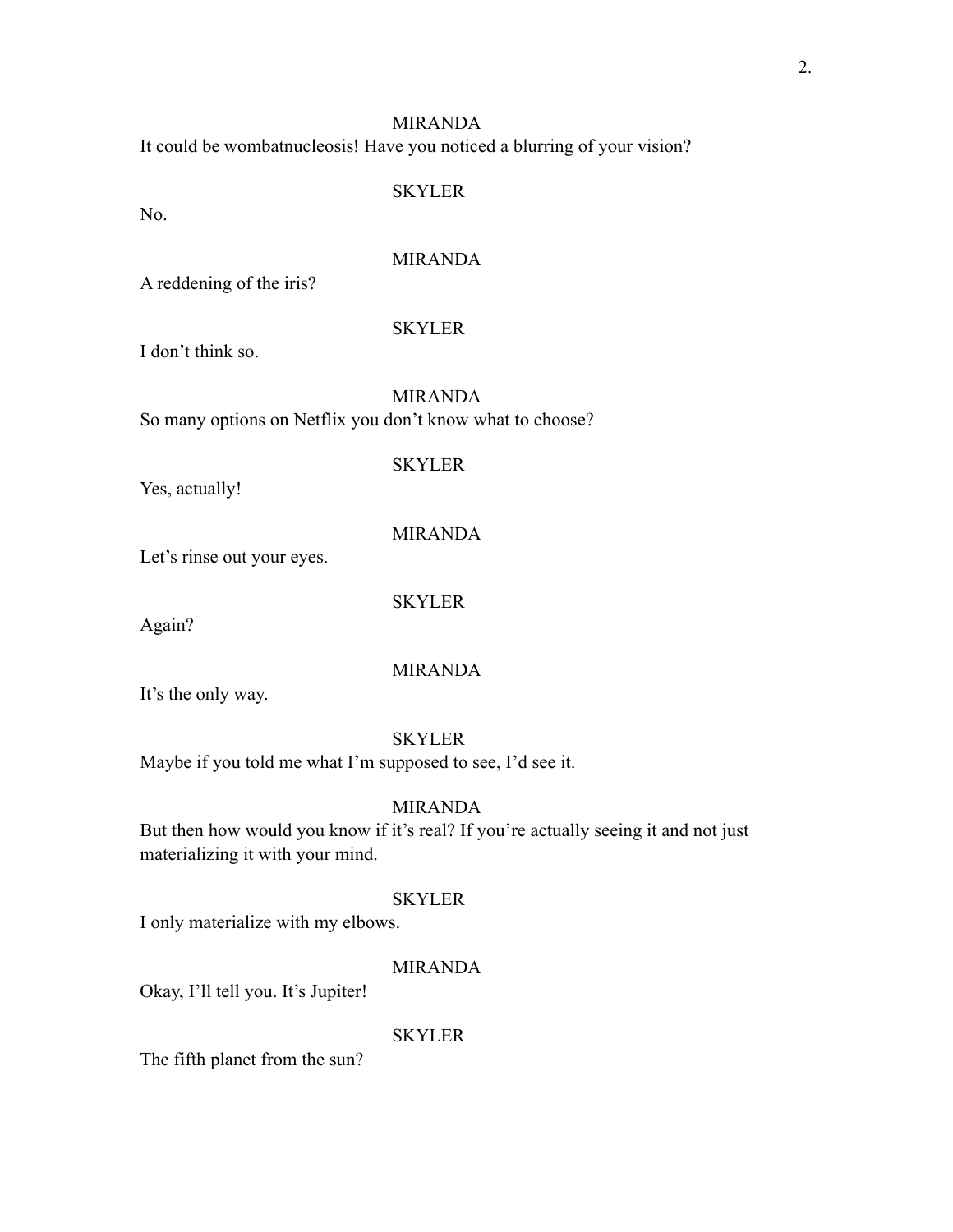And the first in my heart.

## SKYLER

But why are you showing me this now? You know I go spelunking on Sundays.

### MIRANDA

Because I'm moving, Skyler.

## SKYLER

Moving where?

There.

MIRANDA

### SKYLER

Where's there?

## MIRANDA

That little gaseous dot in the sky.

Miranda's sister CYNTHIA and friend CARLA enter.

CYNTHIA We made it, Miranda! Now, tell us why we're here. You know I race canoes on Fridays.

| She's moving.      | <b>SKYLER</b>  |
|--------------------|----------------|
| Moving where?      | <b>CYNTHIA</b> |
| There.             | <b>MIRANDA</b> |
| Where's there?     | <b>CARLA</b>   |
| Jupiter.           | <b>SKYLER</b>  |
|                    | <b>CYNTHIA</b> |
| But that's so far! | MIRANDA        |

400 million miles.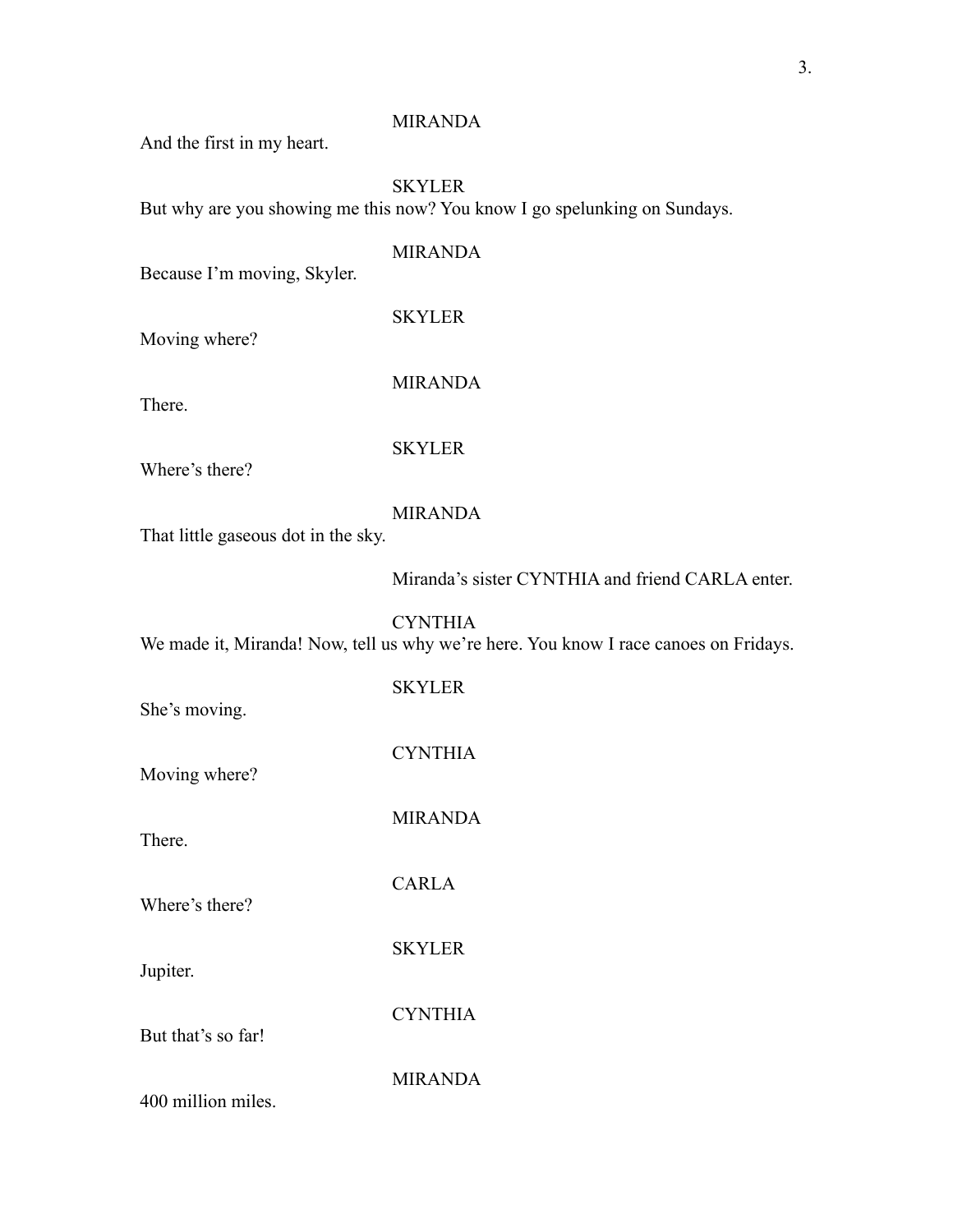## SKYLER

No one's ever been.

## MIRANDA

No one's ever tried.

## CARLA

Is it even safe?

## **CYNTHIA**

It might be totally uninhabitable.

MIRANDA

According to my research, Jupiter has everything I would need to survive.

### **CYNTHIA**

A Coach outlet store?

## CARLA

But why Jupiter? Why not Saturn?

### **SKYLER**

Or Florida?

MIRANDA You know what humidity does to my hair.

#### CARLA

This doesn't make any sense. Why would you leave your friends, your family?

**CYNTHIA** Your dermatologist? Who's going to treat your eczema?

## MIRANDA

I don't know.

## SKYLER

Maybe she's wanted for murder. Or coloring outside the lines!

CARLA

Maybe she's hiding from loan sharks. Or actual sharks.

## **CYNTHIA**

Maybe she accidentally sexted her dry cleaner.

Skyler, Cynthia, and Carla gasp.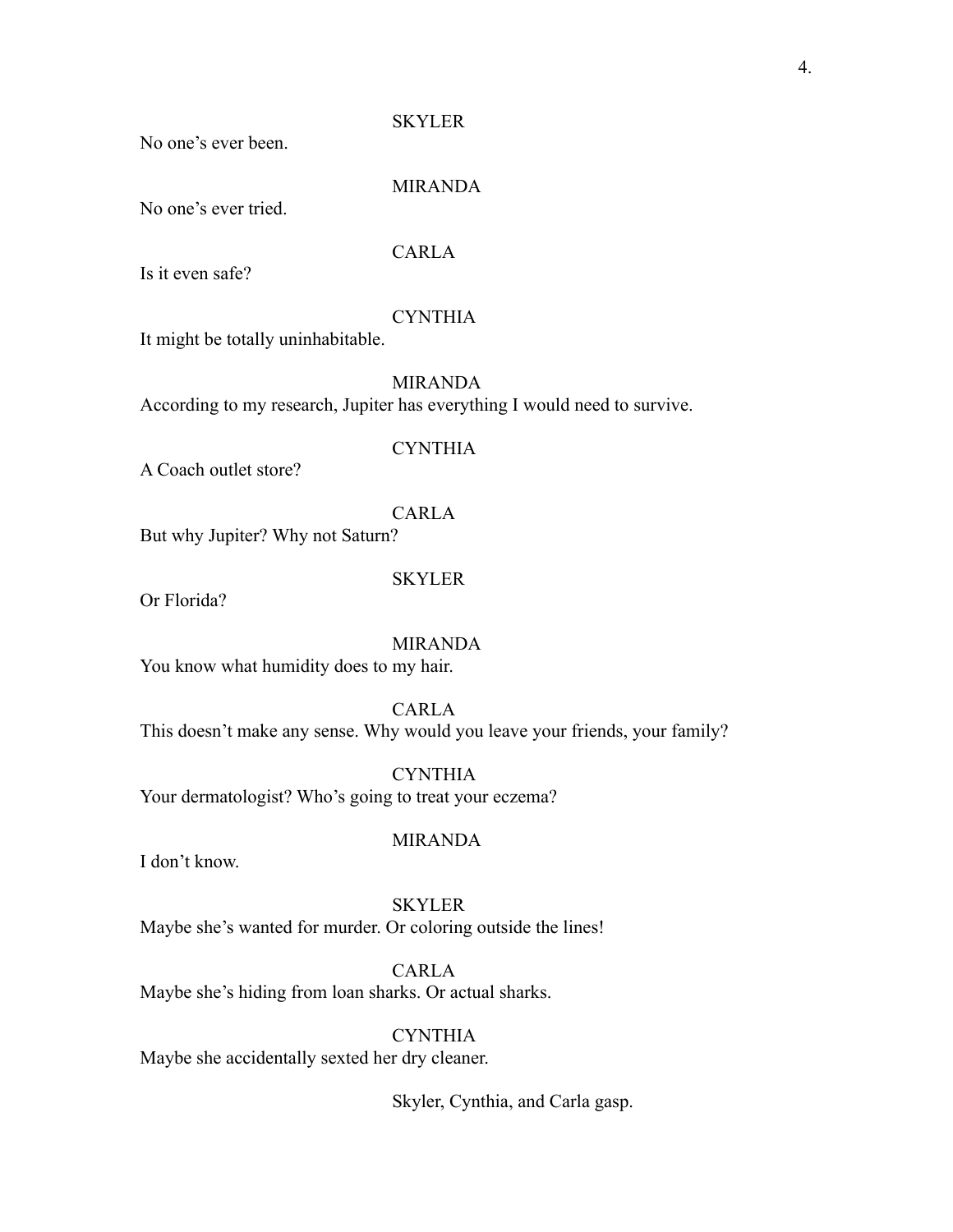It's not that. Although I did do that.

## CARLA

Then what, Miri? Won't you get lonely living on a big, old, empty planet all by yourself?

#### MIRANDA

That's the thing. I don't think I'd be alone.

## **CYNTHIA**

#### (dramatically)

You mean...

#### Beat.

What do you mean?

#### MIRANDA

When I was looking through my telescope one clear night, I saw a woman. She had dark hair, bright red lips, and unusually small hands...but that might have been because she was so far away.

#### CARLA

Who is she?

## MIRANDA

I don't know, but she wore a cape and a royal blue pant suit, so I think she's some sort of leader.

#### SKYLER

CYNTHIA

Like an empress?

Or an influencer.

#### MIRANDA

Whoever she is, I want to meet her.

## CARLA

When are you leaving?

## MIRANDA

Tonight.

CARLA But that's so soon! You know I herd sloths on Tuesdays.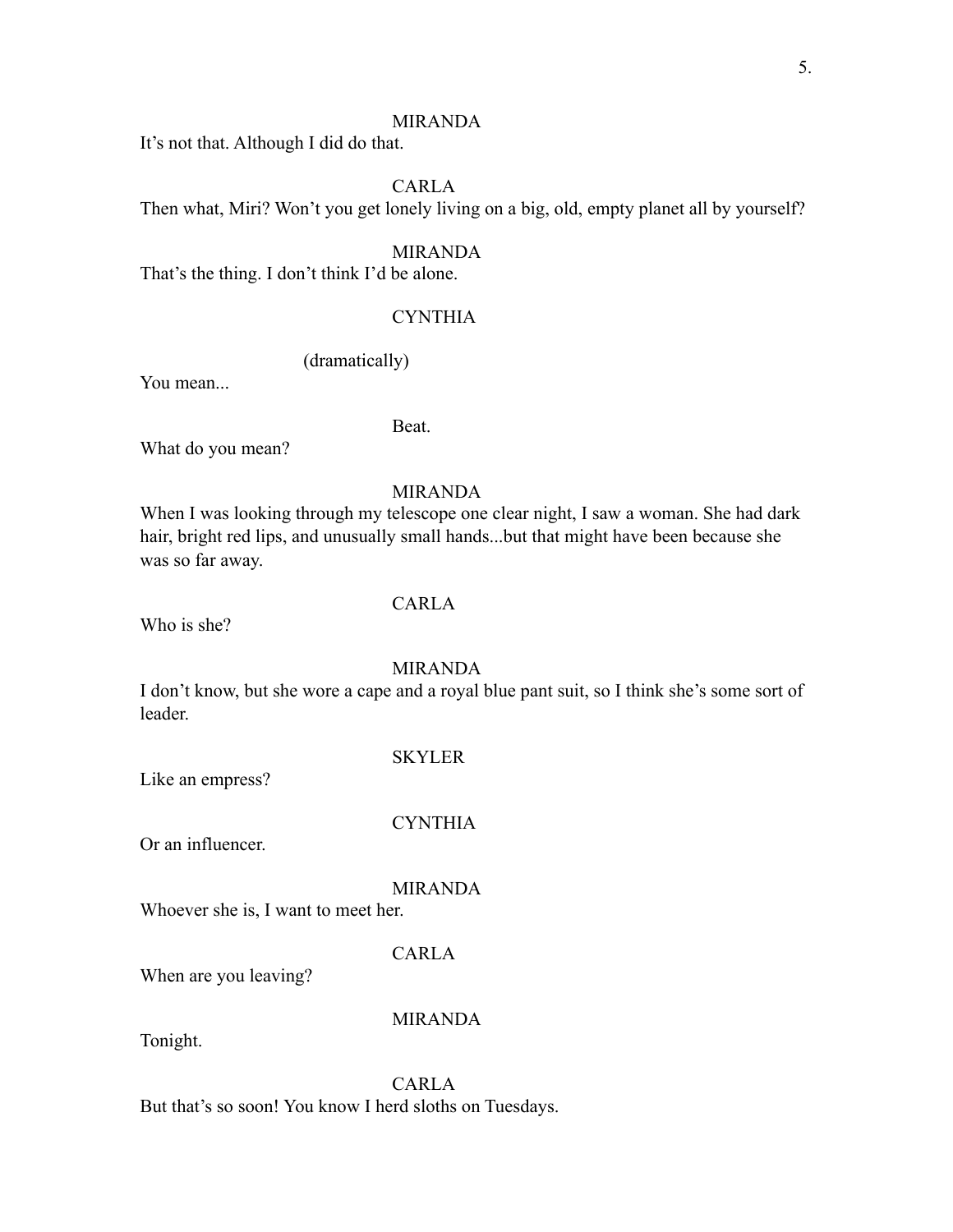Can't you stay one more night, Miranda? I want to give you a proper sendoff.

#### MIRANDA

I suppose it wouldn't hurt.

## CARLA

As long as you don't stub your toe, fall down the stairs, land on your neck, throw out your back, and break all of your bones at once.

#### **CYNTHIA**

Splendid! I'll bring the wine!

#### **SKYLER**

Don't you think we should talk about this?

## MIRANDA

I'm tired of talking and cleaning my ears. I've made up my mind.

## **CYNTHIA**

You're so stubborn. This is just like when we were kids except we were shorter and I had all of my own teeth.

#### MIRANDA

I need to finish packing. What does one wear to meet the Empress of Jupiter?

### ALL

Clogs.

#### Miranda leaves.

#### SKYLER

She's gone insane. Hysterical. Nuts!

Carla offers Skyler a bowl of salted cashews.

## CARLA

Salted cashew?

#### **SKYLER**

I'd love one.

She eats some and then tosses the bowl.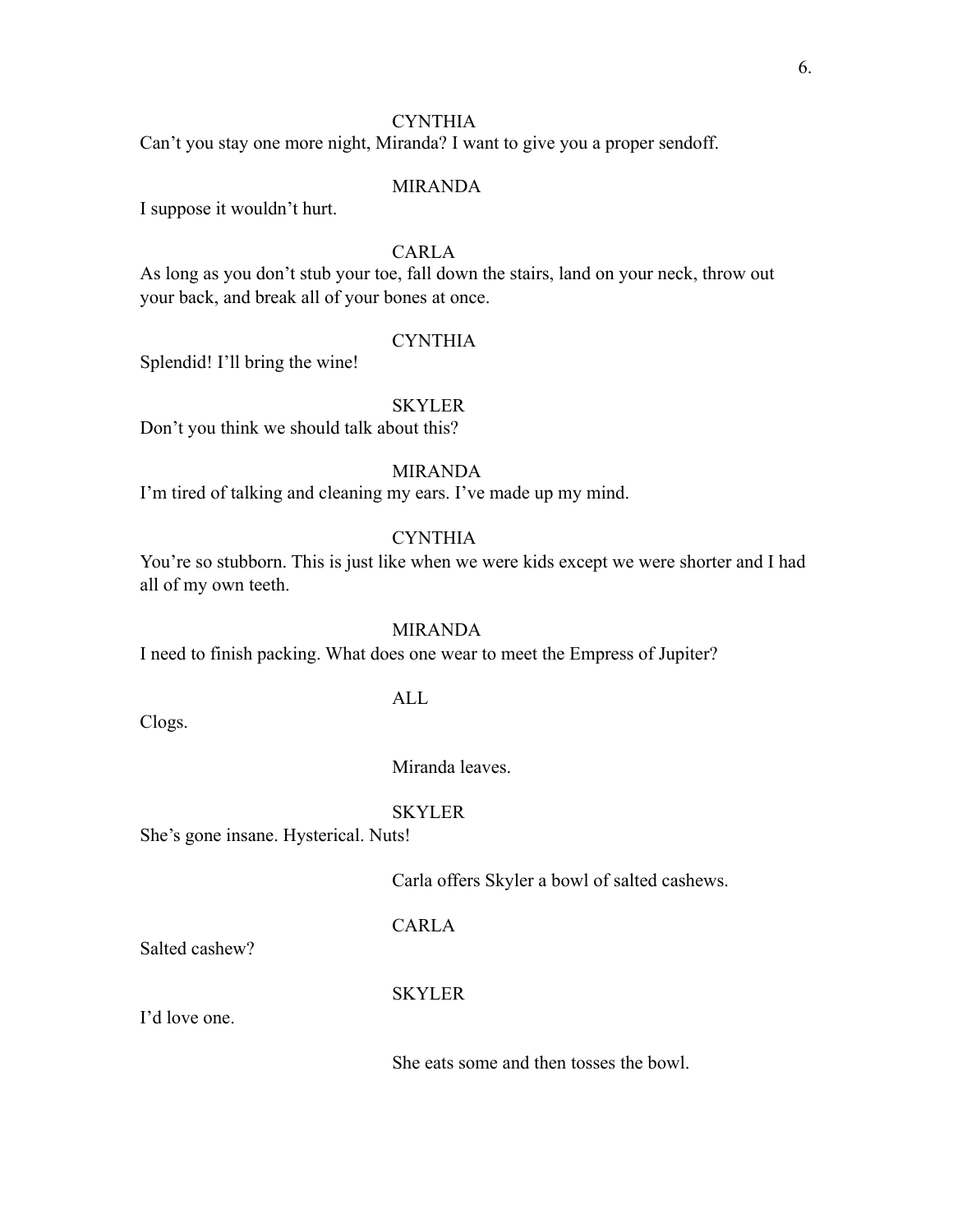You know when it started, don't you?

## CARLA

It's been at least a few years.

## **CYNTHIA**

It all began when *he* took office. She gave up on everything and stopped coloring her roots.

## CARLA

I knew things were getting bad, but I didn't know they were this bad.

## **SKYLER**

We're not really going to let her go, are we?

## **CYNTHIA**

Of course not. I'm just buying us some time. And maybe a time share in Palm Beach.

**SKYLER** 

She needs professional help. She's off her rocker. Bonkers. Bananas!

Carla offers Skyler a plate of plantains.

## CARLA

Plantain?

#### SKYLER

Don't mind if I do.

She eats some and then tosses the plate.

**CYNTHIA** 

I'm not locking her up. I just need a plan. And a private balcony.

## CARLA

She seems pretty set on going.

## SKYLER

She already cancelled her Hulu account.

#### **CYNTHIA**

I've got it!

CARLA

A plan?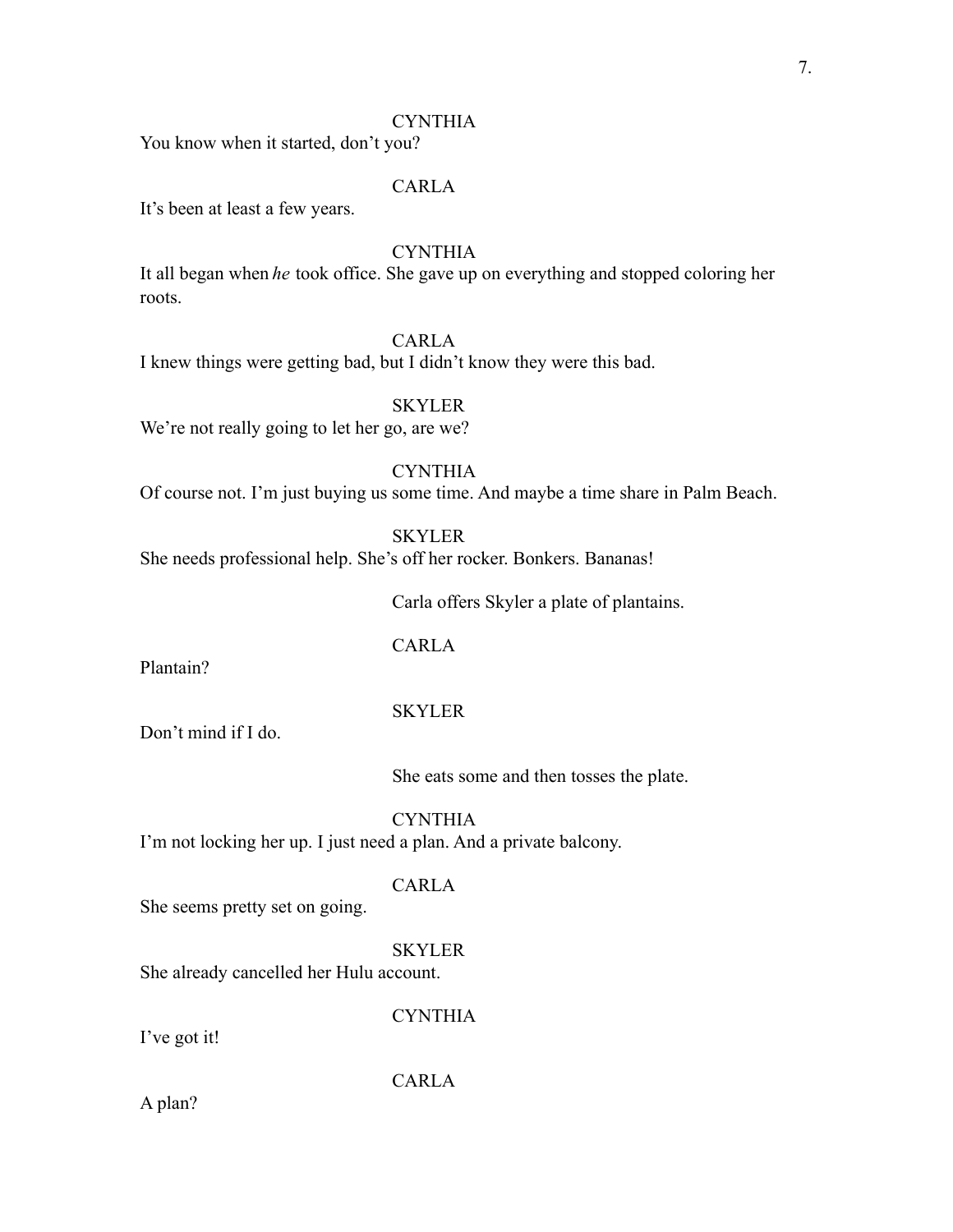No, a realtor. But also, a plan.

#### SKYLER

I'll do it, whatever it is.

## CARLA

Me, too!

#### **CYNTHIA**

What if, instead of Miranda going to the Empress of Jupiter, we bring the Empress to her?

## CARLA

If she even exists.

## **CYNTHIA**

We'll make her exist. And she'll convince Miranda that Earth is where it's at, because we've got microwave ovens and Maggie Smith!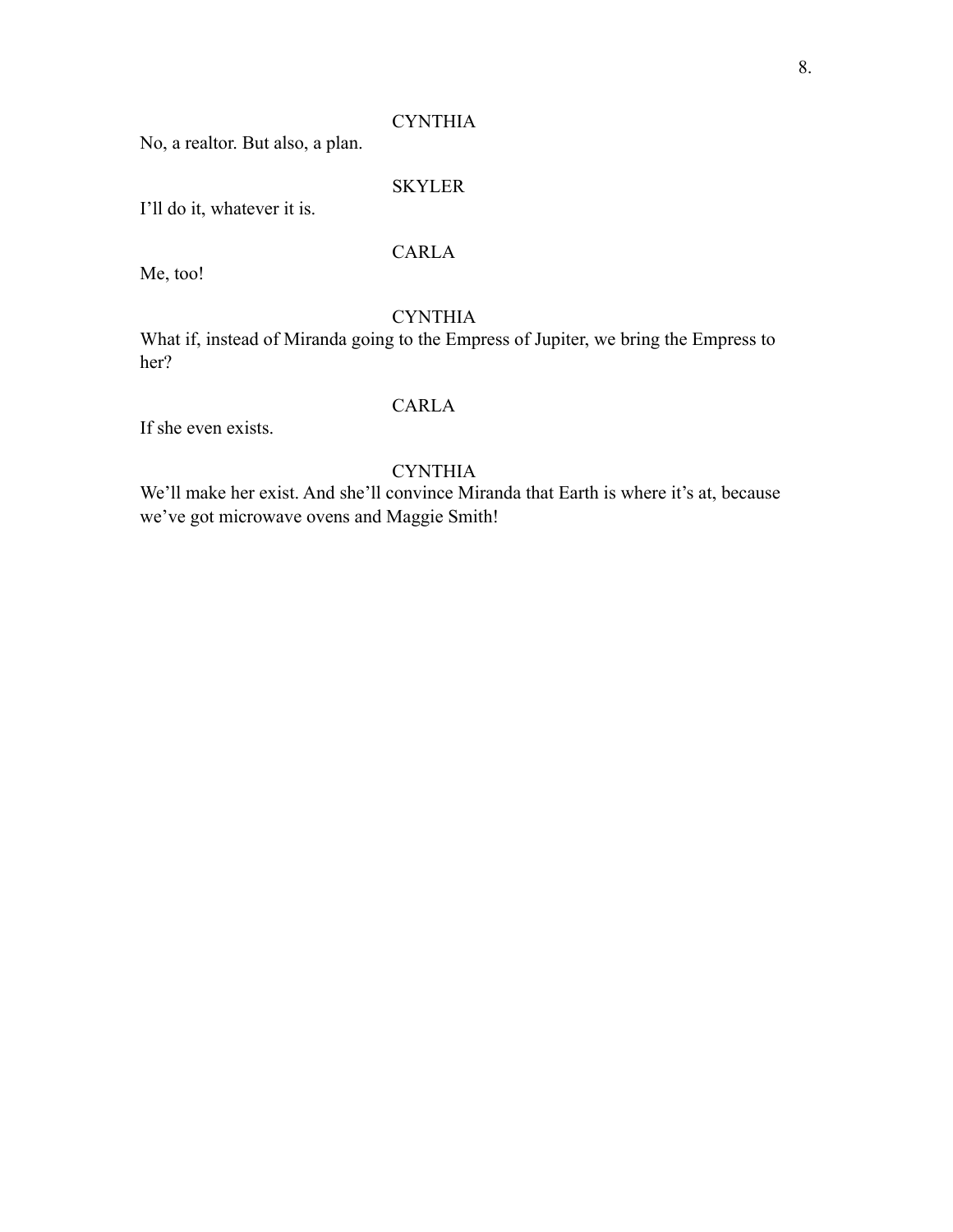#### SCENE TWO

Later. Miranda wears space boots and packs a suitcase.

#### MIRANDA

Newton's first law of motion says that an object at rest stays at rest and an object in motion stays in motion unless acted upon by an external force. Because things don't just happen by themselves. They don't magically change direction or speed. Something has to come from the outside and change them. So, for an object like, I don't know, a rocket to start moving, there needs to be an unbalanced force, meaning the forces pushing the rocket in one direction must be greater than the forces pushing it in the opposite direction. So, while a big part of me wants to stay here with the people I love, the ones I've known my whole life, a bigger, more powerful part of me needs to leave.

Skyler jumps out of the suitcase.

#### **SKYLER**

You can't leave, Dr. Baliardo!

#### MIRANDA

How long have you been in there? Did I pack a swimsuit?

#### **SKYLER**

Just a beach ball. But I can't let you go. Our work is far too important.

#### MIRANDA

I'll need an inflatable lounge chair.

She packs an inflatable lounge chair.

SKYLER That hole in the ozone layer isn't going to fill itself.

MIRANDA

It might.

#### SKYLER

But it might not.

#### MIRANDA

That's true, but it might.

**SKYLER** 

I see your point, but it might not.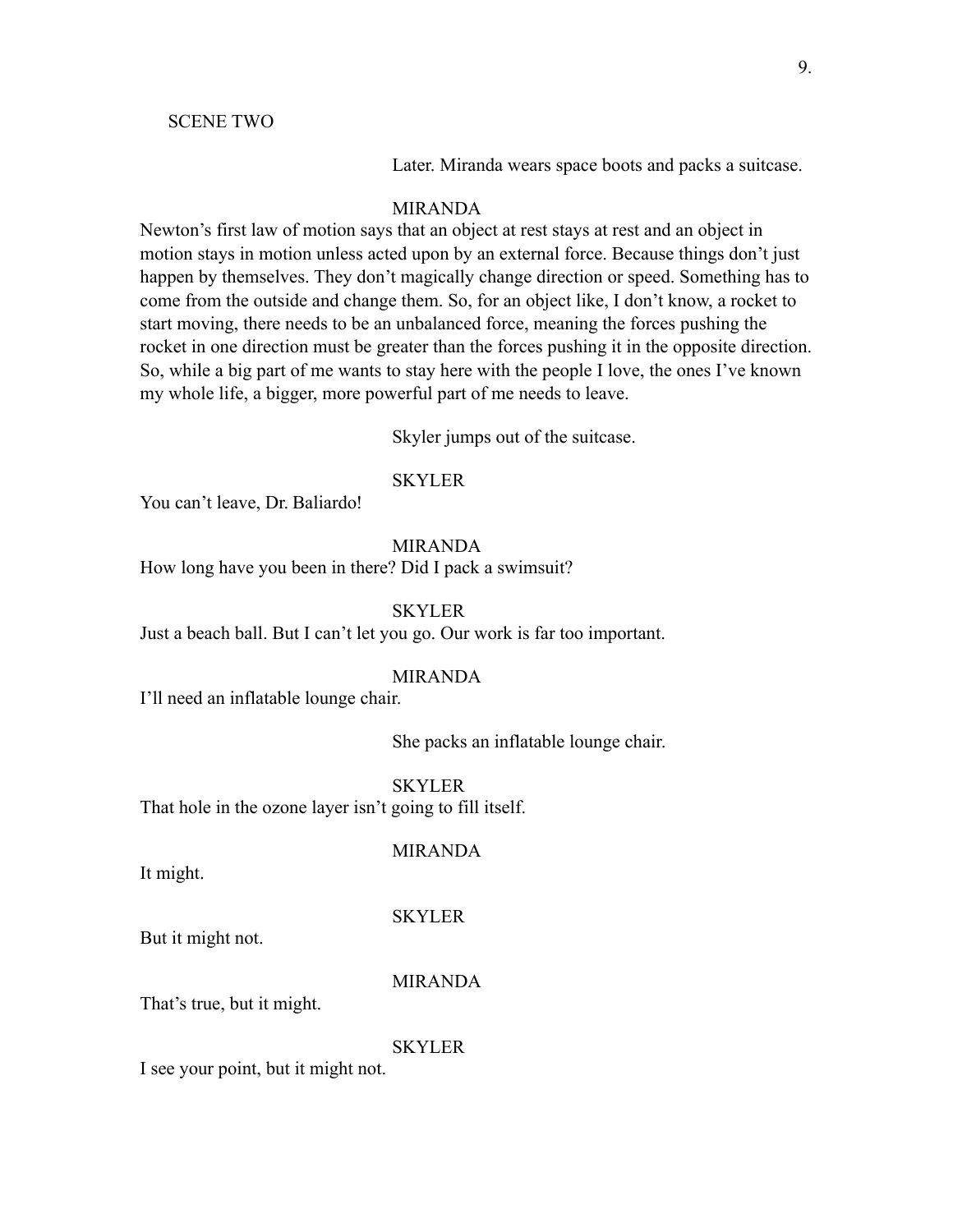I'm rocking what you're rolling, but it might.

#### SKYLER

I'm rolling a joint, but it might not.

She smokes a joint.

#### MIRANDA

I pick up what you're putting down, but it might.

SKYLER

I'm putting down my neighbor's goat, but it might not.

She puts down her neighbor's goat.

MIRANDA

I smell what you're stepping in, but it might.

SKYLER

I'm stepping in goat poop, but it might not.

She scrapes goat poop off the bottom of her shoe.

### MIRANDA

I should pack extra deodorant.

#### She does.

## SKYLER

We've been working on this for six years. You've spent your entire life using science to find solutions to the world's problems.

MIRANDA And yet, there's one problem I can't solve.

SKYLER

What?

MIRANDA

We still haven't elected a woman president.

SKYLER

But we will. Someday!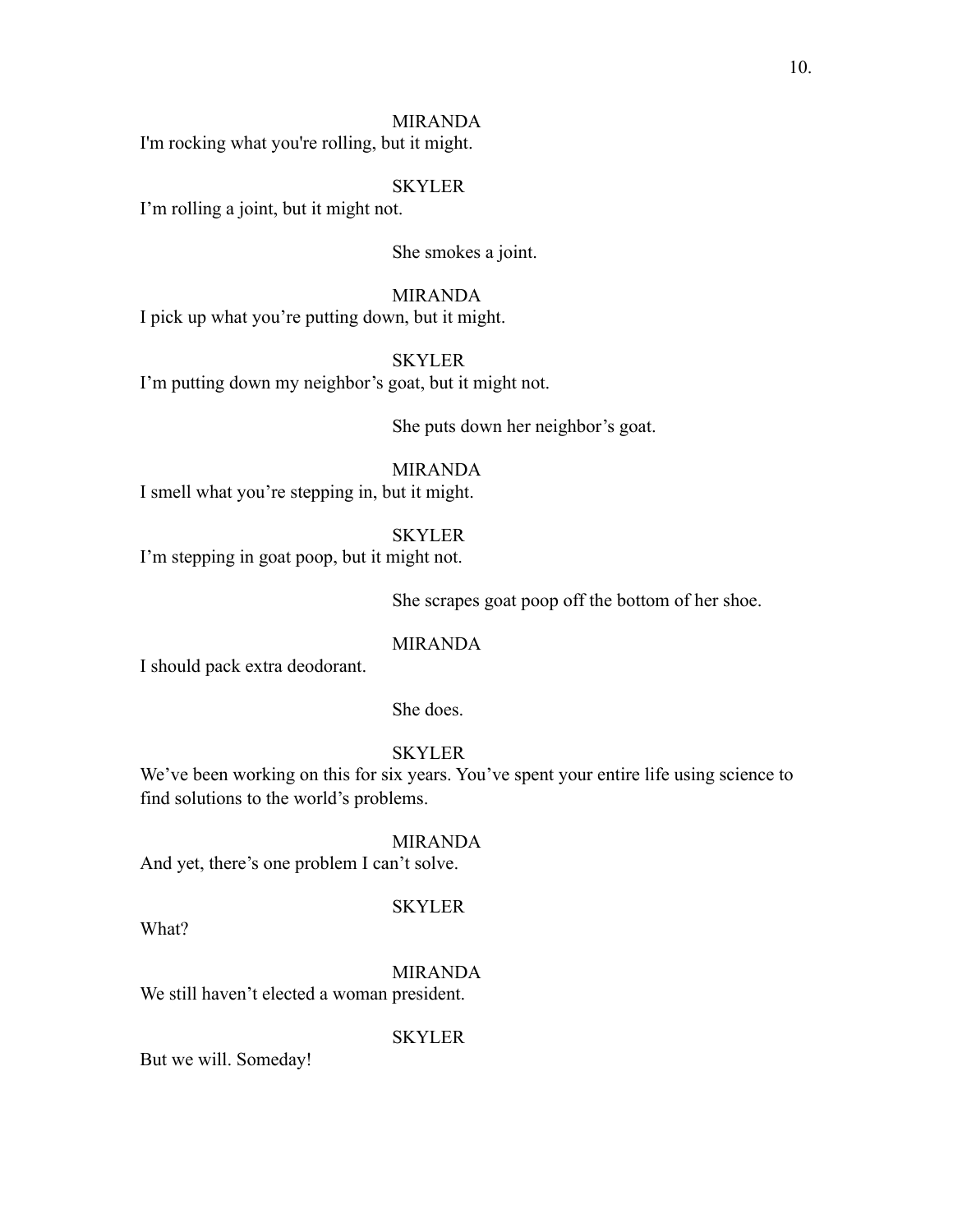When?

MIRANDA

**SKYLER** 

Eventually!

## MIRANDA

Who?

## **SKYLER**

Someone!

MIRANDA But that's so vague. I should pack a silverback gorilla.

She does.

## SKYLER

So that's it? You're just going to hang up your spectrometer and move on?

#### MIRANDA

I'm not moving on. I'm just moving.

### **SKYLER**

You're leaving everything you've ever known because there *might* be a woman on another planet.

#### MIRANDA

No, I'm leaving because we've had six presidents named James, five Johns, four Williams, and two Thomases if you count Woodrow Wilson, who went by Tommy until he was 16. I'm a scientist. 200 plus years of hard data tells me that statistically, John Stamos has a better shot at being POTUS than any woman. And Jonathon Taylor Thomas is three times as likely as him.

#### **SKYLER**

I wonder if they've seen *Home Improvement* in outer space.

#### MIRANDA

Most rockets are designed to burn up on reentry. Only some parts of the spacecraft can be reused. And even then, they need to be extensively refurbished. I'm tired, Skyler. I've been through this over and over again and each time, a part of me disappears. Each time, I pick myself up and try again, hope again, but I can't anymore. I can't write any more letters or knock on any more doors or march in any more rallies, but mostly because I have flat feet.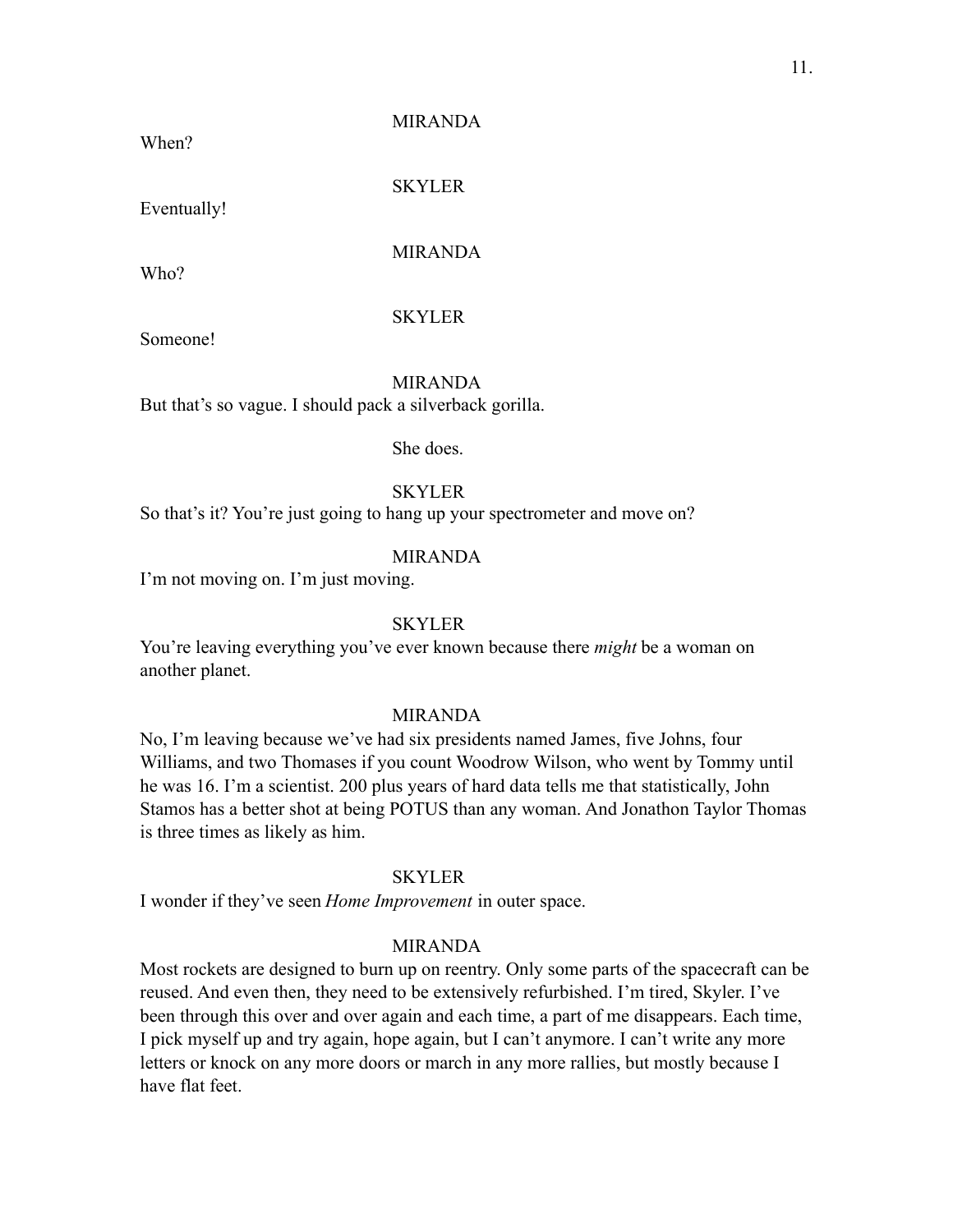I know you think I'm losing my mind and maybe I am, but if I stay here, my mind—the thing I treasure most in this world—will be completely gone, wasted, outtie 5000.

## SKYLER

Like a star after 10 billion years.

## MIRANDA

Yes! It's exactly like that.

## SKYLER

Earth will never be the same without you.

## MIRANDA

Just think, if you could start over on a new planet, a planet without melting sea ice and shrinking forests, and Logan Paul, a whole planet ruled by one glorious woman, wouldn't you?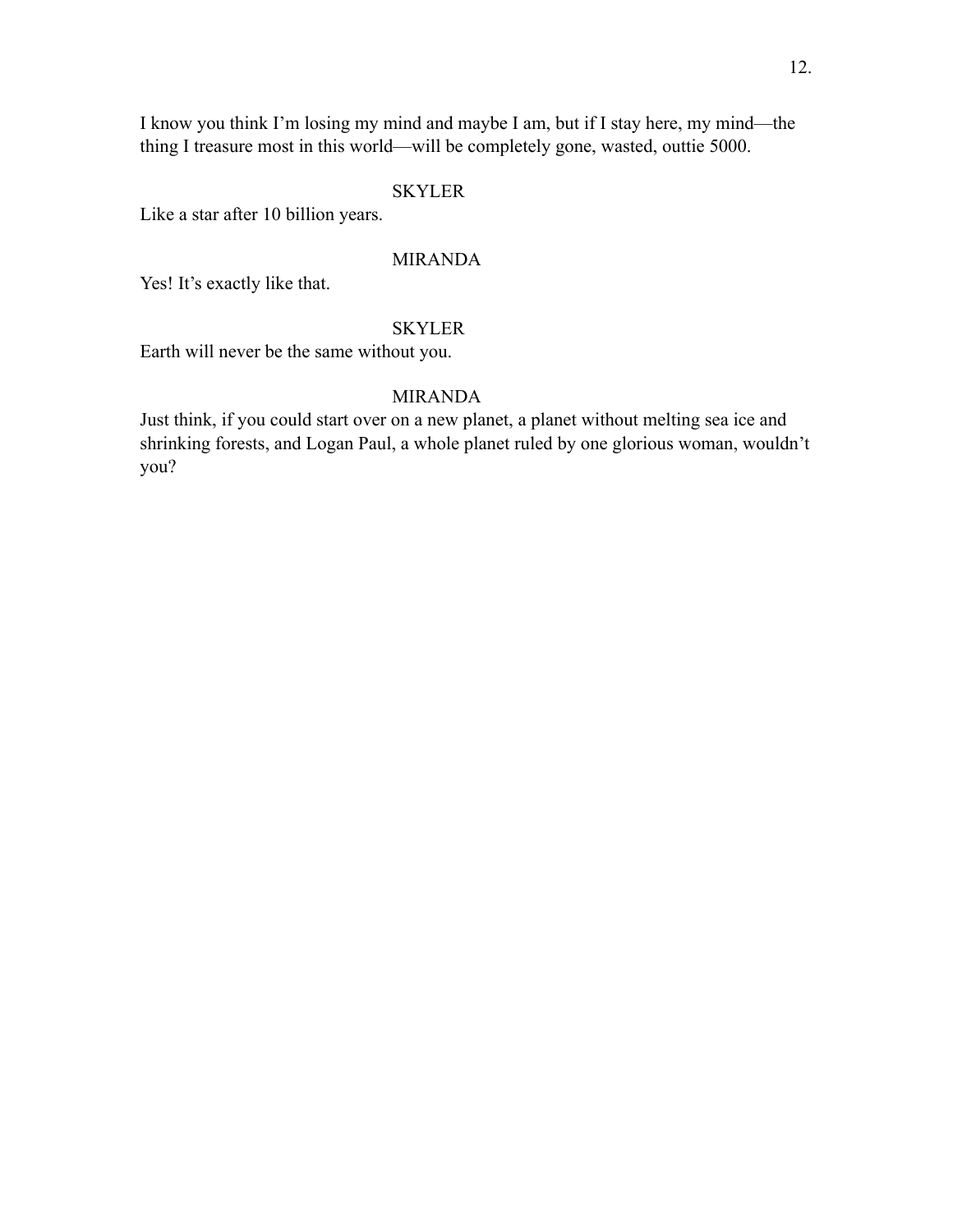Miranda's living room. The room is filled with moving boxes.

Skyler writes a letter. Then, she nervously stuffs the letter into an envelope and seals it.

Miranda enters with wine glasses.

#### MIRANDA

Found them! They were in a box labeled "dumbbells" and the dumbbells were in a box labeled "throwing knives."

#### SKYLER

What's this, you say?

#### MIRANDA

The throwing knives were in a box labeled "beach towels" and the beach towels were in a box labeled "war hammer."

## **SKYLER**

This is just a totally normal letter that I casually noticed on my way in.

#### MIRANDA

The war hammer was in a box labeled "party hats" and the party hats were in a box labeled "livestock," so let me know if you hear any mooing.

#### SKYLER

The handwriting looks like mine, but it isn't.

#### MIRANDA

Let me see.

## Miranda reads it.

#### **SKYLER**

I write in Comic Sans, but this is Comic Sans Bold.

## A cow moos.

#### MIRANDA

You won't believe this, Skyler. The Empress of Jupiter is making a super special, once-ina-lifetime visit to Earth to meet me!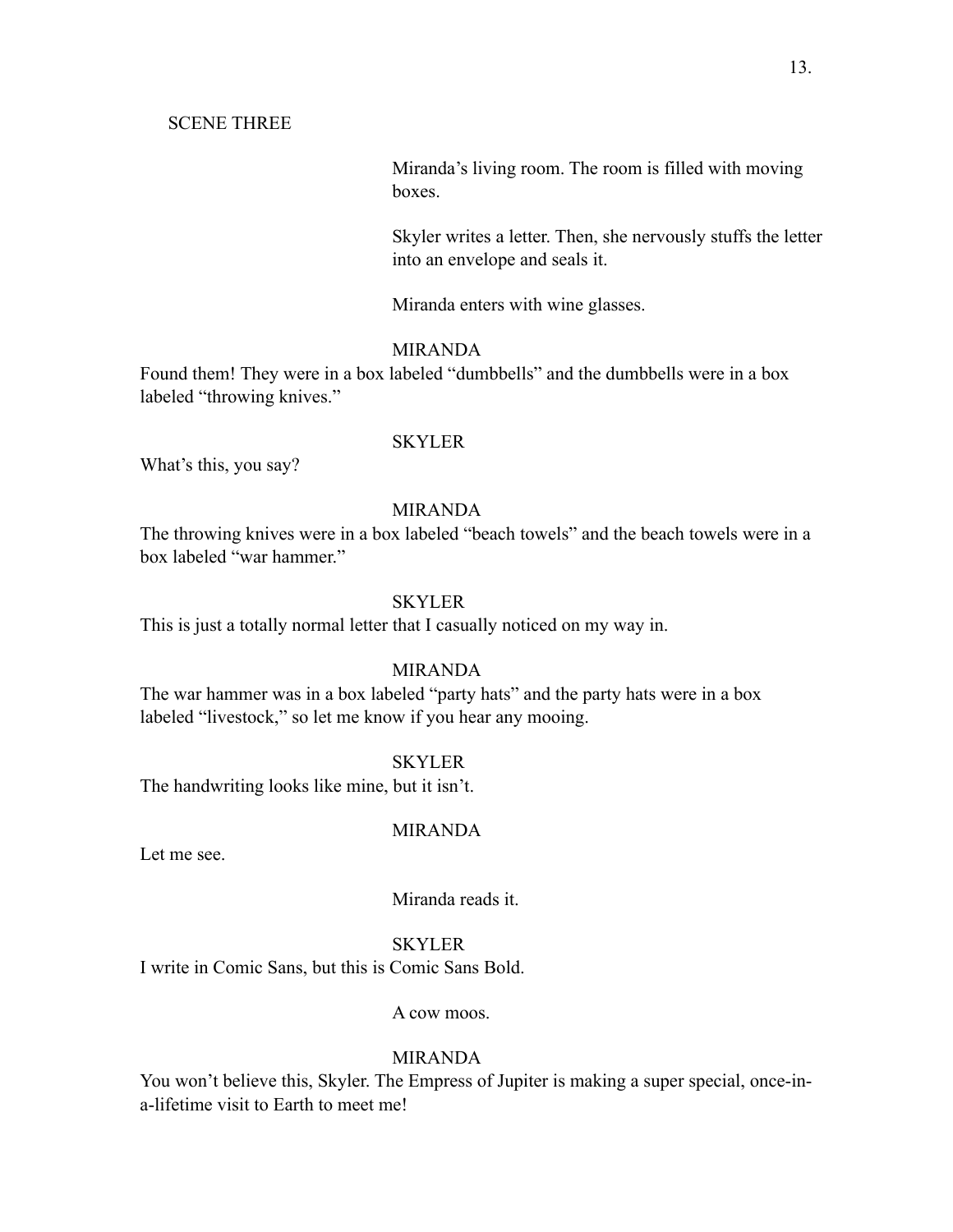You don't say!

MIRANDA

SKYLER

I just did.

SKYLER

That sounds like a big deal.

## MIRANDA

The biggest.

## **SKYLER**

And definitely not an elaborate ruse to get you to stay here.

## MIRANDA

Where are my clogs?

Cynthia enters disguised as the Empress of Jupiter.

### **CYNTHIA**

Hold onto your hats, because the Queen of Jupiter is here!

## SKYLER

You mean Empress.

## CYNTHIA

Who?

## **SKYLER**

You.

## **CYNTHIA**

Me? That's right! The Empress of Jupiter has landed for a super special, once-in-alifetime visit to Earth.

> "Drops of Jupiter" by Train begins to play. Miranda and Cynthia engage in a brief, choreographed dance.

## MIRANDA

It's an honor, Your Empressness.

**CYNTHIA** 

I'm very rich.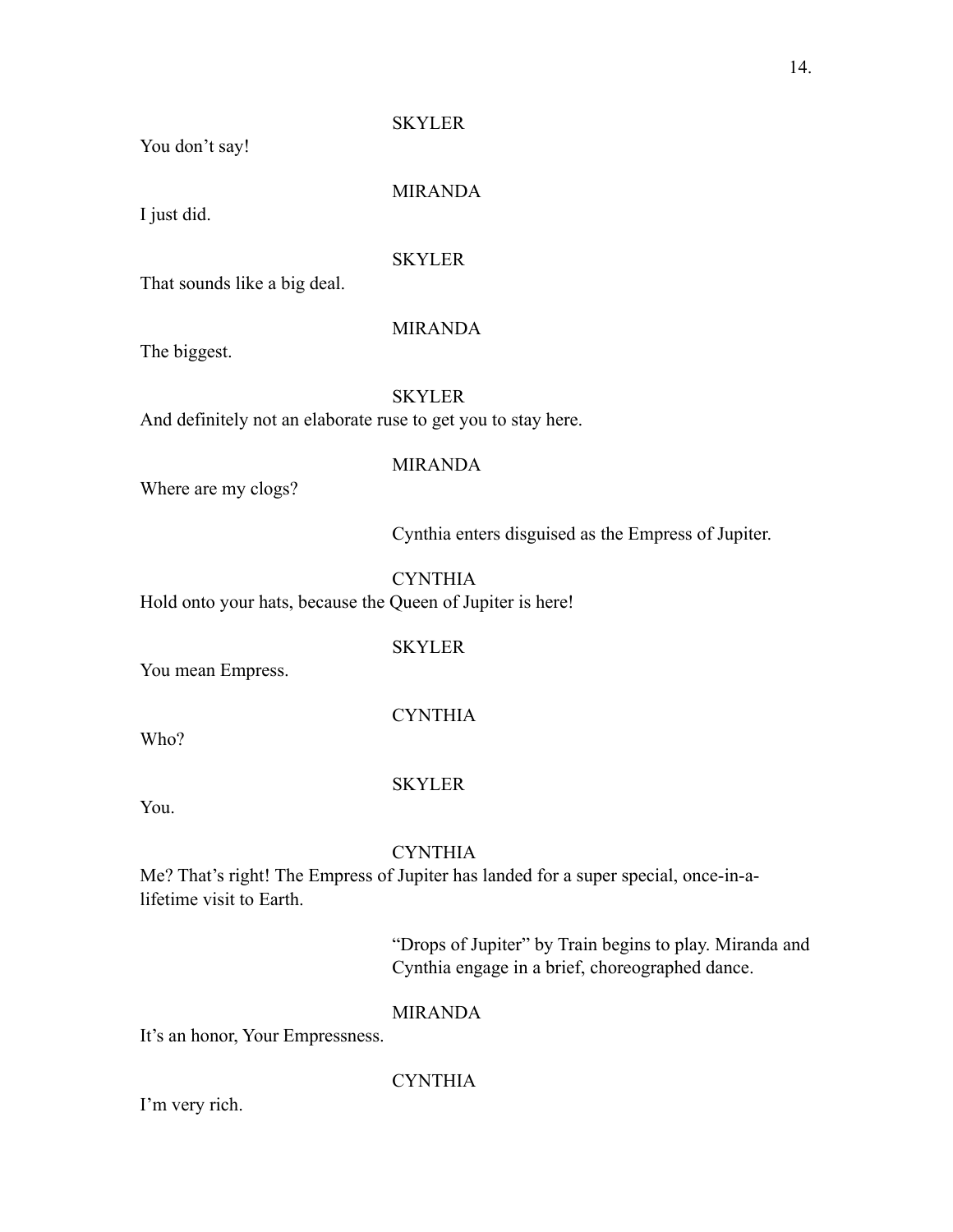I can't tell you how long I've wanted to meet you.

#### **CYNTHIA**

Then don't.

## MIRANDA

How many nights I've stared into my telescope and wondered what it would be like to be near you, to smell you, to walk a mile in your shoes because I think we're about the same size.

#### CYNTHIA

The left one's bigger than the right.

### MIRANDA

Sometimes I'd even lift my hand and wave, hoping you'd be looking through your own telescope at me.

Really?

#### **CYNTHIA**

Skyler clears her throat.

I mean, yes. I totally did that, too.

MIRANDA

There's so much I want to ask you, but I don't know where to begin.

#### **SKYLER**

Why don't you try?

#### MIRANDA

What's your judicial system like? Is there universal healthcare? Do you have Netflix?

## **CYNTHIA**

Just Starz! But I have to warn you, life on Jupiter sucks a big one.

#### **SKYLER**

Did you hear that? Jupiter blows!

#### MIRANDA

That can't be true.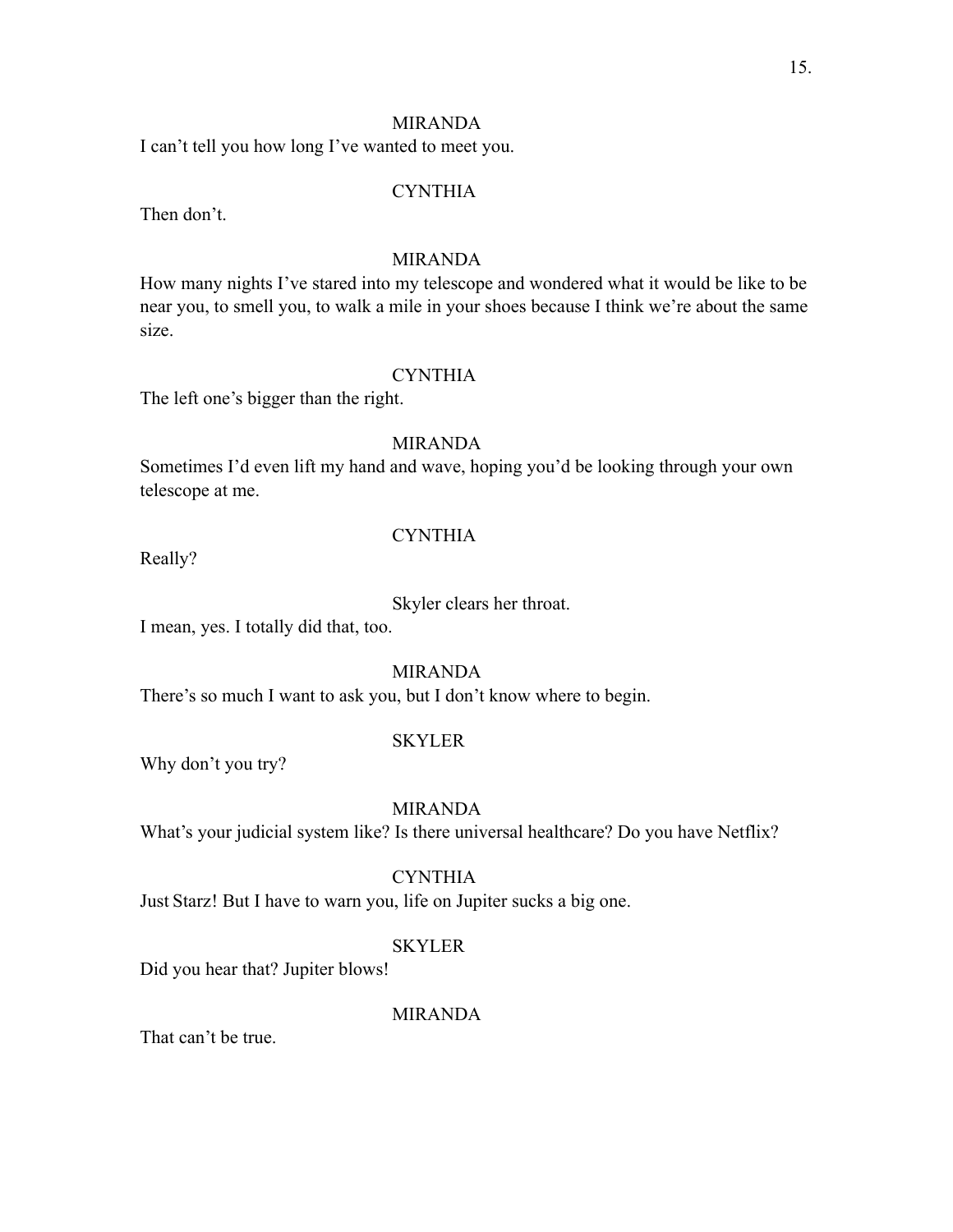But it is. Jupiter is stuffy and humid and we're in the midst of a great recession, the greatest recession there ever was, which honestly isn't that great.

#### MIRANDA

I don't believe it.

## **CYNTHIA**

Damnit, Miranda! You can't just decide to move somewhere halfway around the solar system. You've got too much here that matters. And you don't know what's out there.

#### **SKYLER**

She's got a point.

## MIRANDA

#### (to Skyler)

I know what I'm giving up — my life, my friends, Pinkberry, but I have to believe there's frozen yogurt out there somewhere. Did you know that for a rocket to launch it needs to shed parts of itself? It has to separate from its main engine in midair. Otherwise it can be too heavy. But without those parts, without the engine, it would never have been able to leave the ground. I'm leaving you and maybe I'll be back one day, I don't know, but wherever I end up, because Jupiter is really big  $-$  it's like 300 times the size of Earth  $-$ I'll have made it there because of you.

Miranda and Skyler hug.

#### **SKYLER**

Good luck, Dr. Baliardo! Call me when you get there.

## MIRANDA

I doubt I'll have cell service.

#### **CYNTHIA**

Hold up, this is *not* what we discussed.

#### MIRANDA

What?

**CYNTHIA** You're not going anywhere! I'm the Chancellor/

**SKYLER** 

Empress.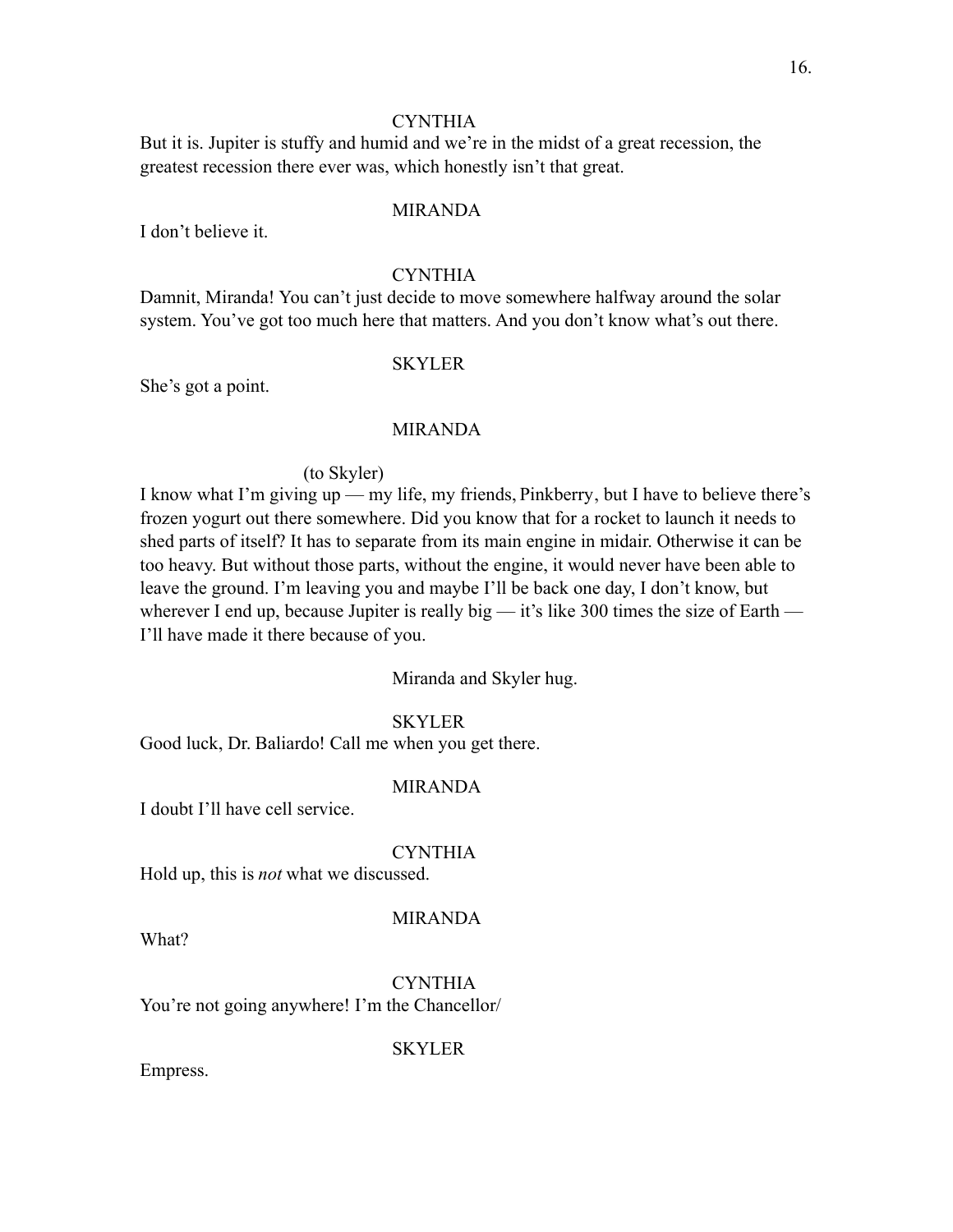| Of Jupiter and I forbid it!                                              | <b>CYNTHIA</b>                                                                |  |
|--------------------------------------------------------------------------|-------------------------------------------------------------------------------|--|
|                                                                          | Carla enters disguised as the Empress of Jupiter.                             |  |
| The President of Jupiter is here!                                        | <b>CARLA</b>                                                                  |  |
| You mean Empress.                                                        | <b>SKYLER</b>                                                                 |  |
| Who?                                                                     | <b>CARLA</b>                                                                  |  |
|                                                                          | <b>SKYLER</b>                                                                 |  |
| You.                                                                     |                                                                               |  |
| <b>CARLA</b><br>Me!                                                      | <b>CYNTHIA</b><br>Me!                                                         |  |
| That's right! The Empress of Jupiter has arrived.                        | <b>CARLA</b>                                                                  |  |
|                                                                          | "Drops of Jupiter" by Train begins to play again, but<br>Miranda cuts it off. |  |
| Wait a second, I'm confused.                                             | <b>MIRANDA</b>                                                                |  |
| So am I.                                                                 | <b>CYNTHIA</b>                                                                |  |
|                                                                          | <b>MIRANDA</b>                                                                |  |
| (gesturing towards Cynthia)<br>I thought she was the Empress of Jupiter. |                                                                               |  |
| She is?                                                                  | <b>CARLA</b>                                                                  |  |
| I am.                                                                    | <b>CYNTHIA</b>                                                                |  |
| Clearly, there are two Empresses of Jupiter.                             | <b>SKYLER</b>                                                                 |  |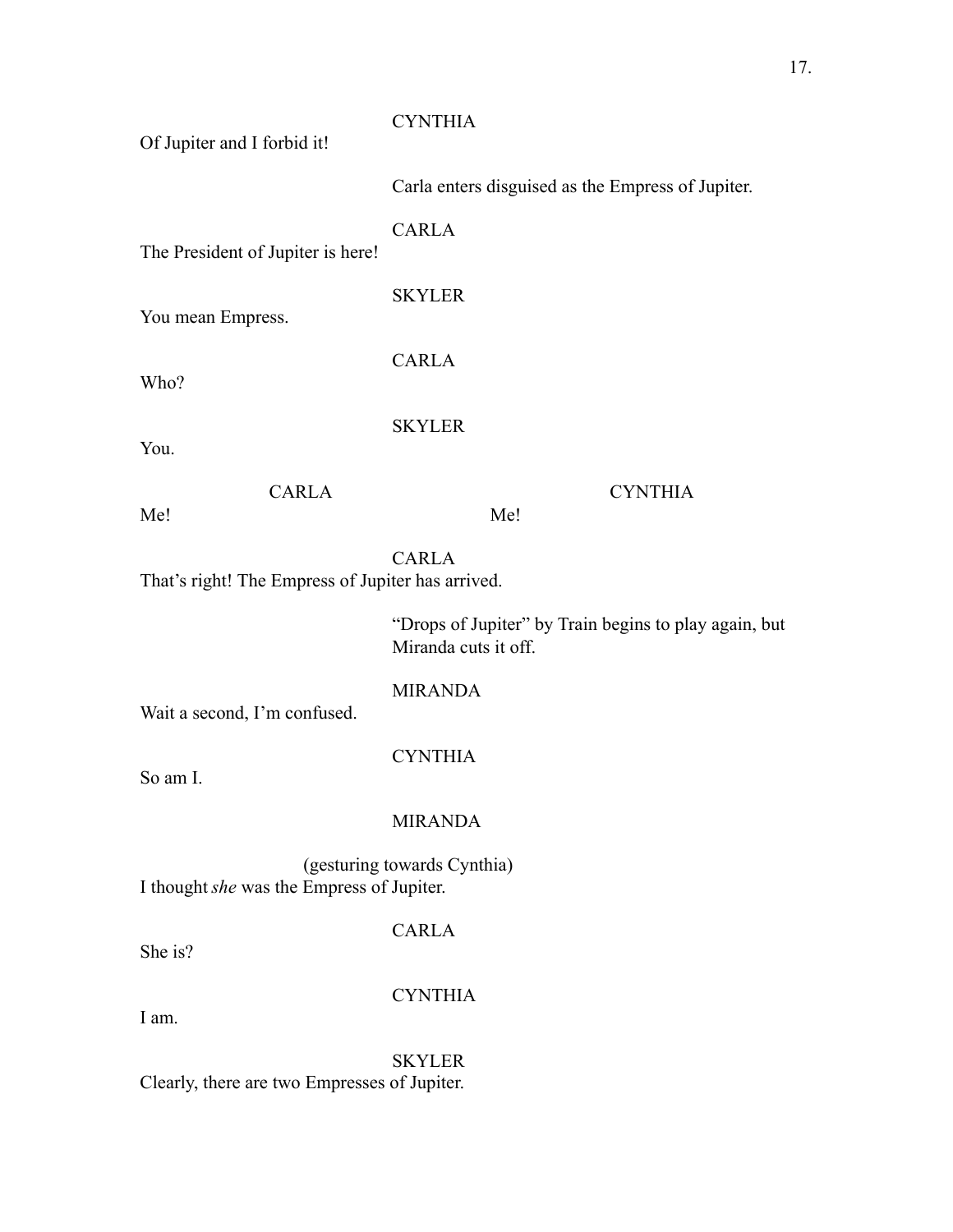And 79 moons.

## **SKYLER**

It's a very large planet. So, naturally, there are two rulers. One in the North and one in South. Like in Korea.

## CARLA

Or *Game of Thrones*!

#### MIRANDA

And you both traveled all the way here to see me?

CARLA

On a super special, once-in-a-lifetime visit to Earth.

## **CYNTHIA**

To stop you from making the biggest mistake of your life.

#### **SKYLER**

But what if it isn't a mistake? Maybe we're out of our minds to stay here and Miranda is totally sane. Clear-headed. Sober!

Carla offers Skyler a shot of whiskey.

CARLA

Whiskey?

#### SKYLER

Neat.

She drinks it and then tosses the glass.

**CYNTHIA** 

What are you saying?

**SKYLER** I think she should go if it will make her happy.

#### MIRANDA

It will.

#### **CYNTHIA**

But what about what makes me happy? If you're gone, who's going to prank call my exhusbands?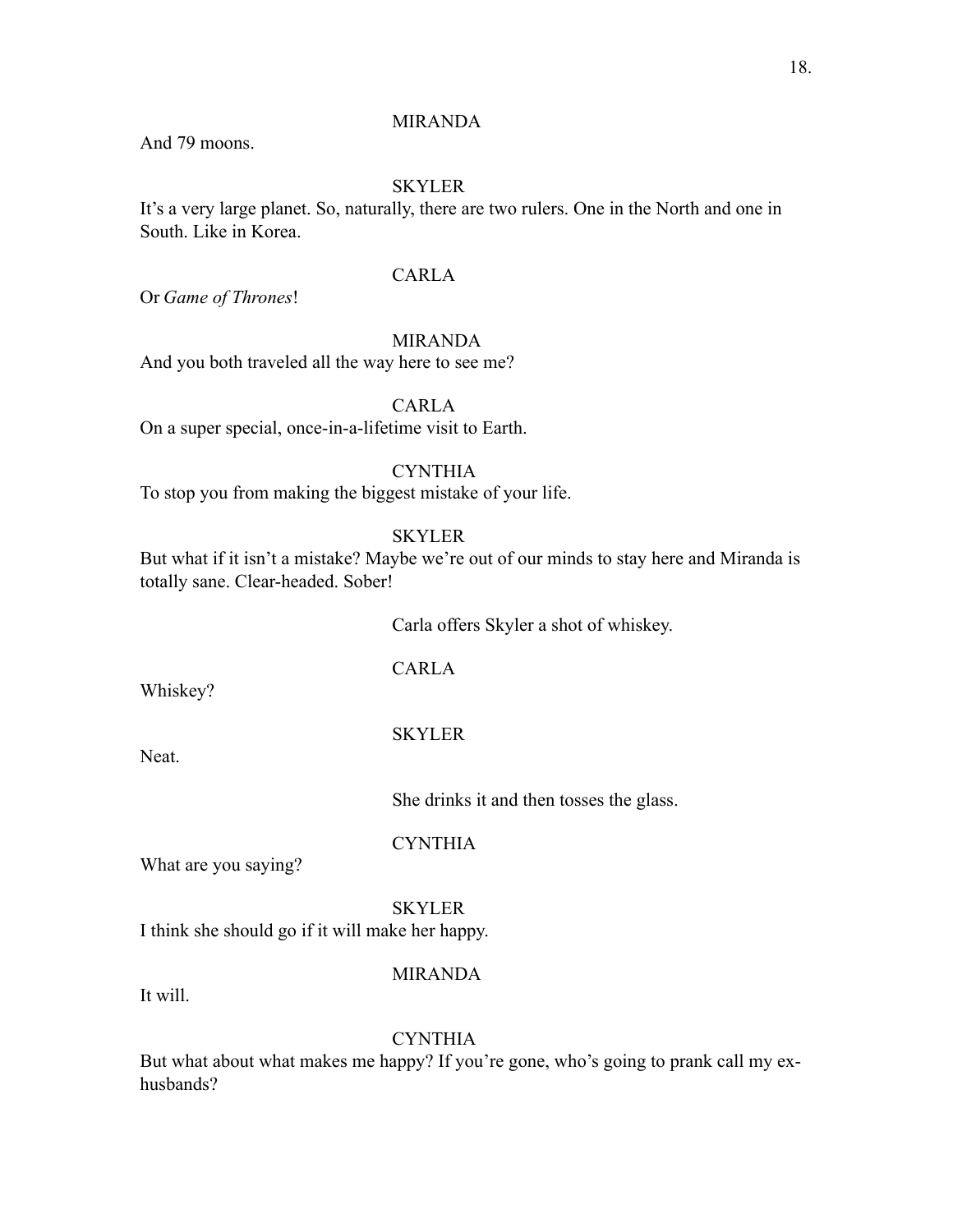## CARLA

Who's going to hold my hand when my hand is cold? We need you, Miri.

#### MIRANDA

Carla, is that you?

Carla removes her disguise, revealing her true identity.

#### CARLA

I can't imagine my life without you.

**SKYLER** 

Me neither. You've been like a second mother to me. And a father. And a family pet.

CARLA

She loves to have her belly rubbed.

#### SKYLER

But I know this is what's best for you.

#### MIRANDA

So this was just a mean trick?

CYNTHIA

If you're going to blame someone, blame me.

Cynthia removes her disguise, revealing her true identity. It was all my idea. But I did it because I'm worried about you and worrying makes me break out.

#### MIRANDA

Have you called my dermatologist?

CYNTHIA

She's booked solid! You're the only permanent person in my life.

## CARLA

You're the only woman I've ever truly loved.

Everyone gasps.

#### MIRANDA

I love you, too, Carla. I always have.

## CARLA

Then don't go.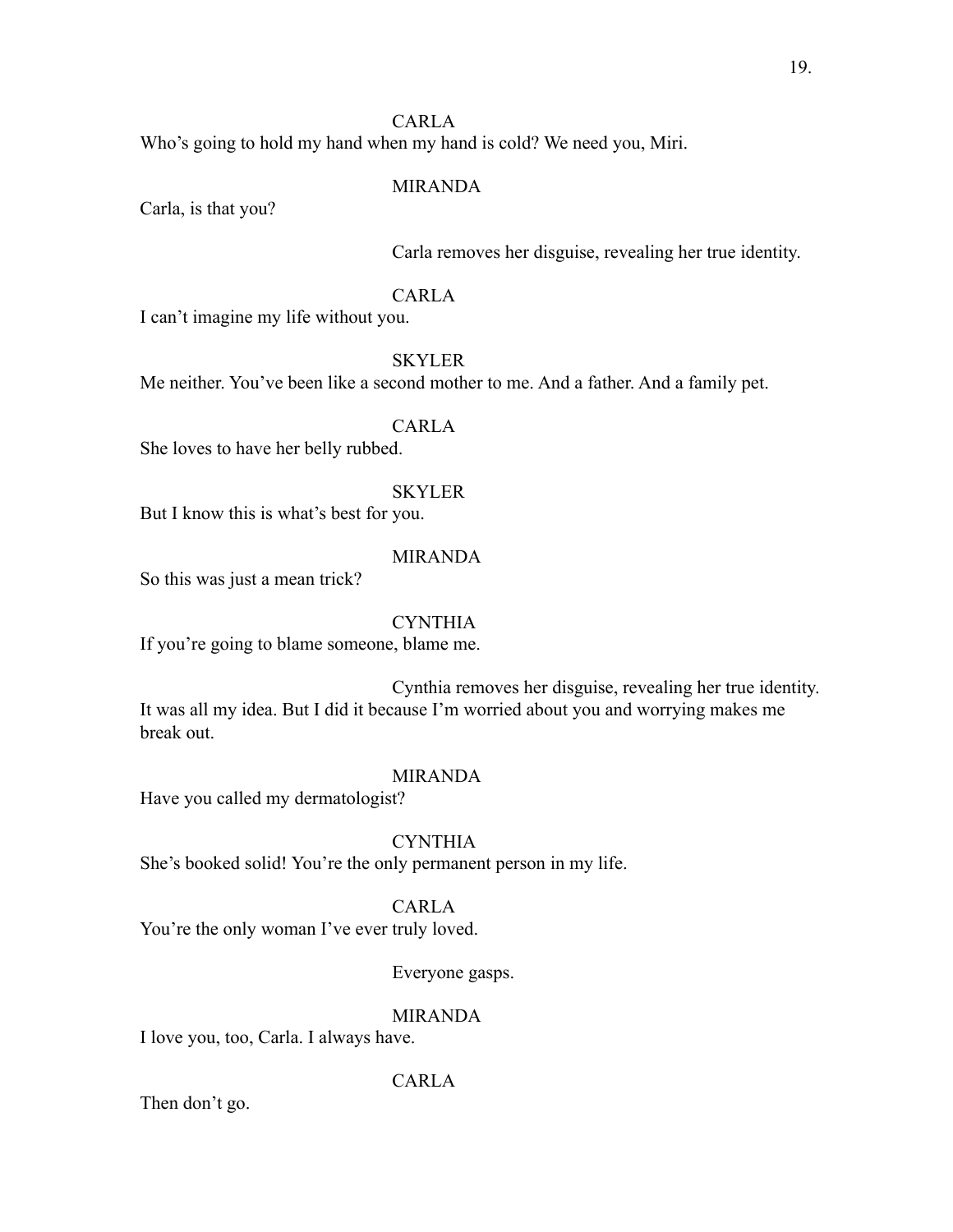I already cancelled my Hulu account.

## CARLA

We can open a new one. Together!

Carla and Miranda almost kiss and then don't.

### MIRANDA

I'm sorry, Carla, but I can't stay here. I gave Earth my best shot and look what happened, another man is in charge. Isaac Newton said the world would end in 2060. I don't know if he's right, he's probably not — he ingested a lot of mercury — but I don't want to stick around when there's a better place, a place made almost entirely of gas, one most have only seen in pictures, a place unlike anywhere else.

## **SKYLER**

Take me with you!

CARLA

Skyler?

### SKYLER

I'm over this planet!

## CYNTHIA

Now, look what you've done.

#### MIRANDA

I have to do this alone, Skyler. Someone needs to finish our work and I only have enough oxygen for one person.

## CYNTHIA

Is there anything we can do to make you stay?

## CARLA

I can write more letters.

## CYNTHIA

I can wear a different hat.

## MIRANDA

My mind's made up.

Cynthia and Miranda hug, but Cynthia won't let go.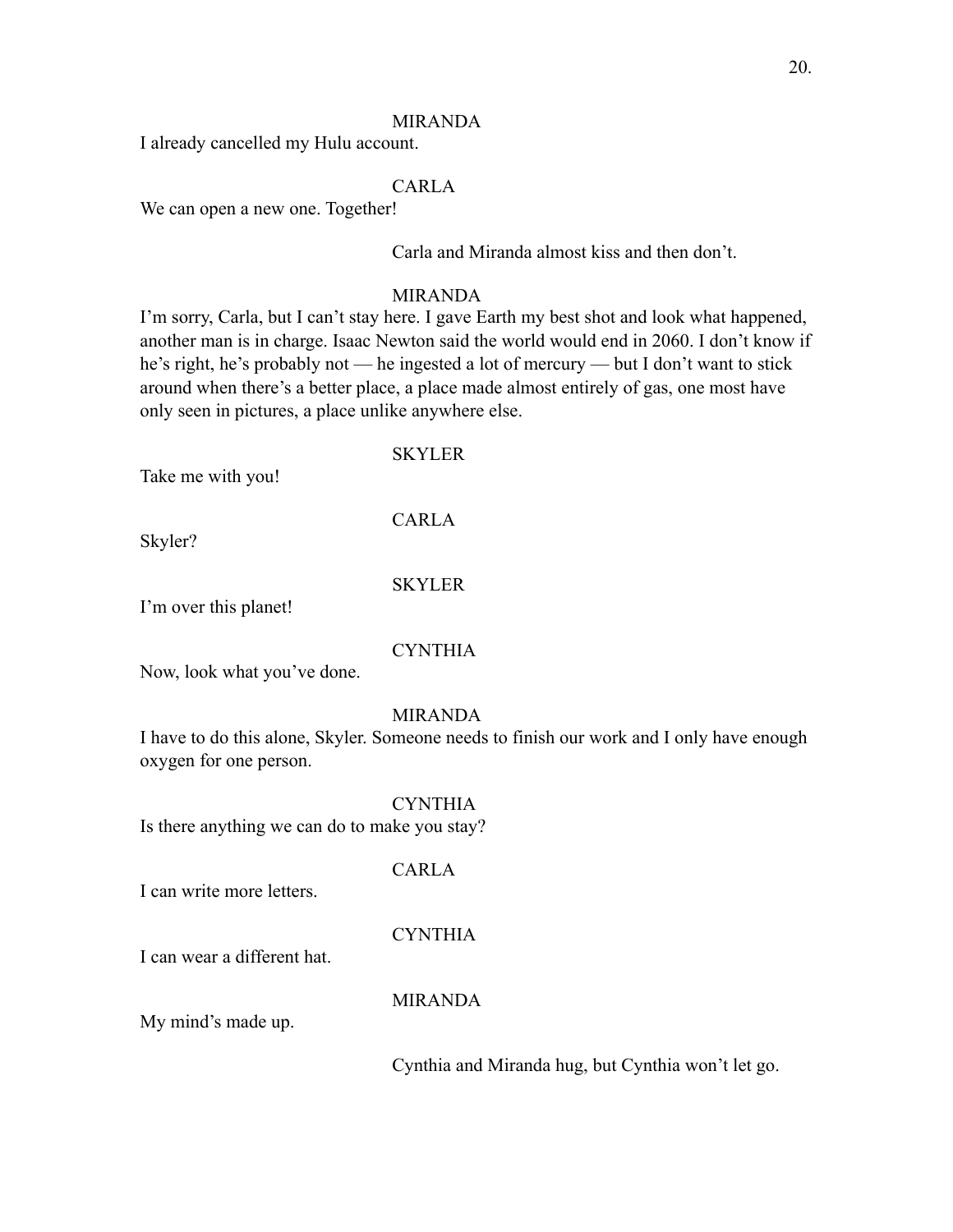I feel like this is all my fault. You needed me and I was in Venezuela.

#### MIRANDA

Peru.

### **CYNTHIA**

With my fourth husband.

### MIRANDA

Fifth.

#### **CYNTHIA**

Until we were chased out of the country by some sort of flash mob.

#### MIRANDA

Earthquake.

Miranda finally breaks free from Cynthia's embrace.

## CARLA

What do we do without you?

#### MIRANDA

Newton's first law of motion. Things are going to stay like this until something bigger and more powerful steps in, until something or *someone*, some external force changes its direction.

#### CYNTHIA

I can't change things. I wouldn't know what to wear.

#### MIRANDA

Yes, you do.

## **CYNTHIA**

MIRANDA

Clogs.

#### SKYLER

But what if Newtonian Physics isn't the answer? What if all these binaries and absolutes are holding us back?

Clogs.

## **CYNTHIA**

Do you really want to uproot your whole life for some guy with mercury poisoning?

#### MIRANDA

It's not about him. It's about her.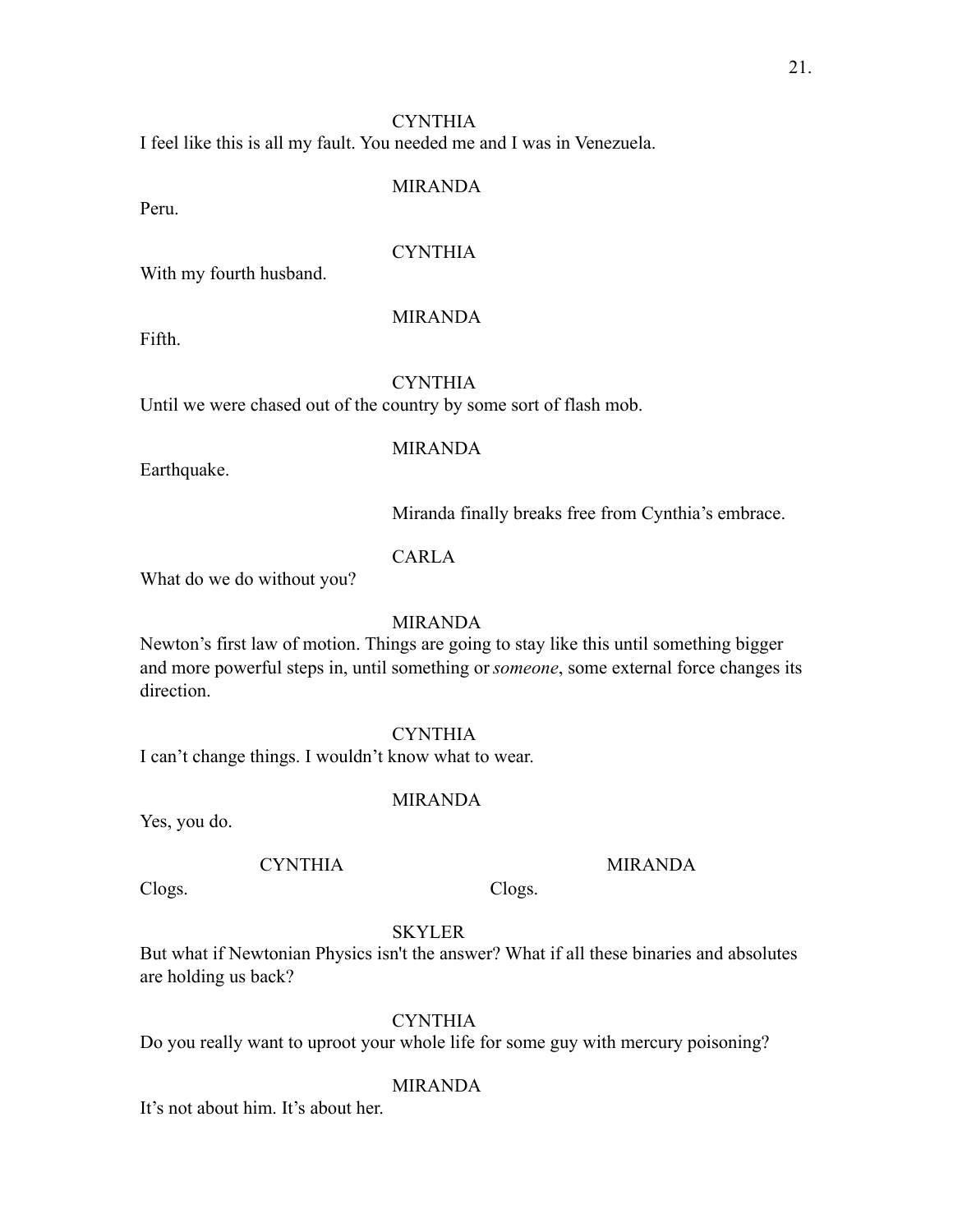The Queen.

**CYNTHIA** 

CARLA

President.

SKYLER

Empress.

## CARLA

What about your research?

MIRANDA

It's Skyler's research now. Who knows, maybe she'll discover a new branch of physics.

SKYLER

Something that challenges Newton's hierarchal organizational systems.

## MIRANDA

And reconfigures structures of value and longevity.

## SKYLER

Quantum Womanism!

MIRANDA

If there's even the slightest chance that there's a better world out there, one run by a woman, I have to take it.

## CYNTHIA

But what if she doesn't exist?

## MIRANDA

Then I'll be the Empress of Jupiter.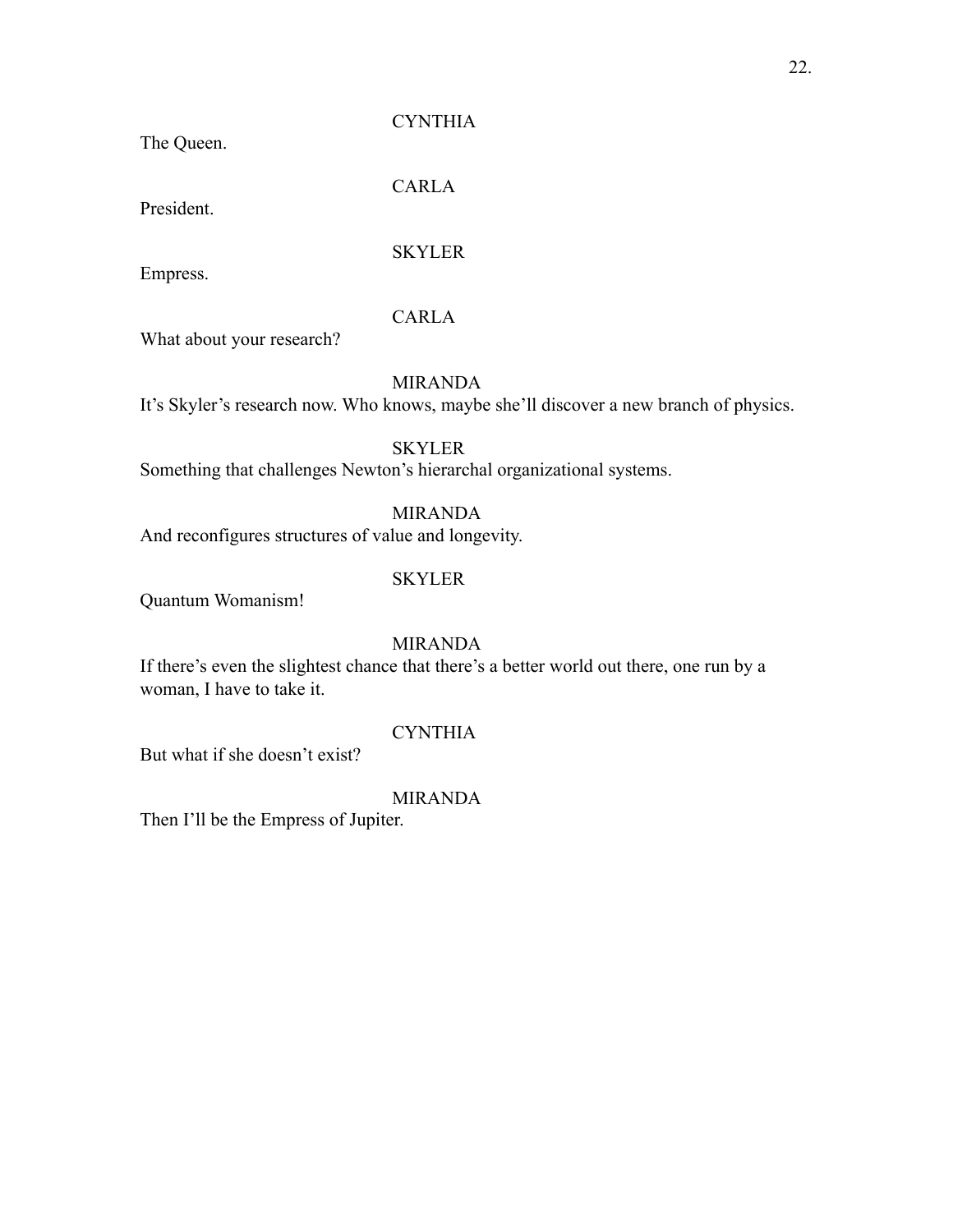The next week, Miranda's study. The room is empty.

Cynthia, Carla, and Skyler crowd around the telescope.

SKYLER

Is that her?

## **CYNTHIA**

I don't know.

CARLA

Let me see!

SKYLER Maybe there's a smudge on the lens or a piece of dust.

## **CYNTHIA**

I don't see a smudge.

### CARLA

I don't see anything.

### **SKYLER**

Maybe we should wipe the eyepiece.

#### CARLA

Maybe I should blow my nose.

**CYNTHIA** 

CARLA

Am I doing this right?

It's all wrong.

It could be broken.

## CARLA

CYNTHIA

It could be upside down.

## SKYLER

Sometimes I stand on my head just to feel the blood rush to my brain.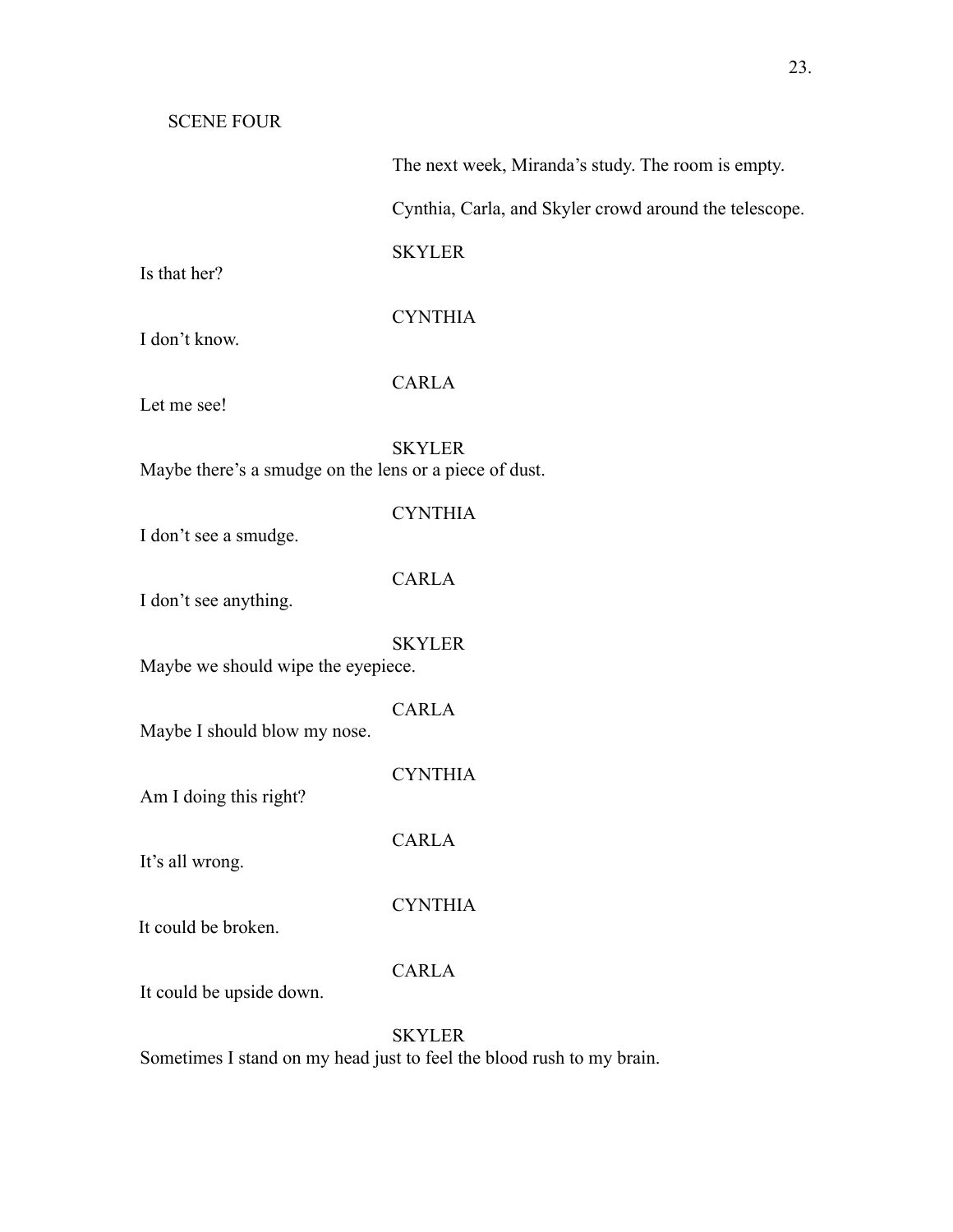It's no use.

## CARLA

Keep trying.

## **CYNTHIA**

My flight leaves in three hours.

## **SKYLER**

I can't see.

CARLA I've got a campaign meeting. I'm running for office!

## **CYNTHIA**

Is there a Starbucks in St. Barts?

CARLA Today, City Council. Tomorrow, the Presidency!

#### SKYLER

We need better lighting.

## CARLA

Okay, not really tomorrow, but I'm going all the way to the top. Even though I'm afraid of heights.

#### SKYLER

I never look down.

CARLA Then maybe Miranda will come back home.

**CYNTHIA** 

Maybe I'll finally get a perfect tan.

CARLA

How do you zoom in?

SKYLER

It's not a camera.

CARLA

Try again.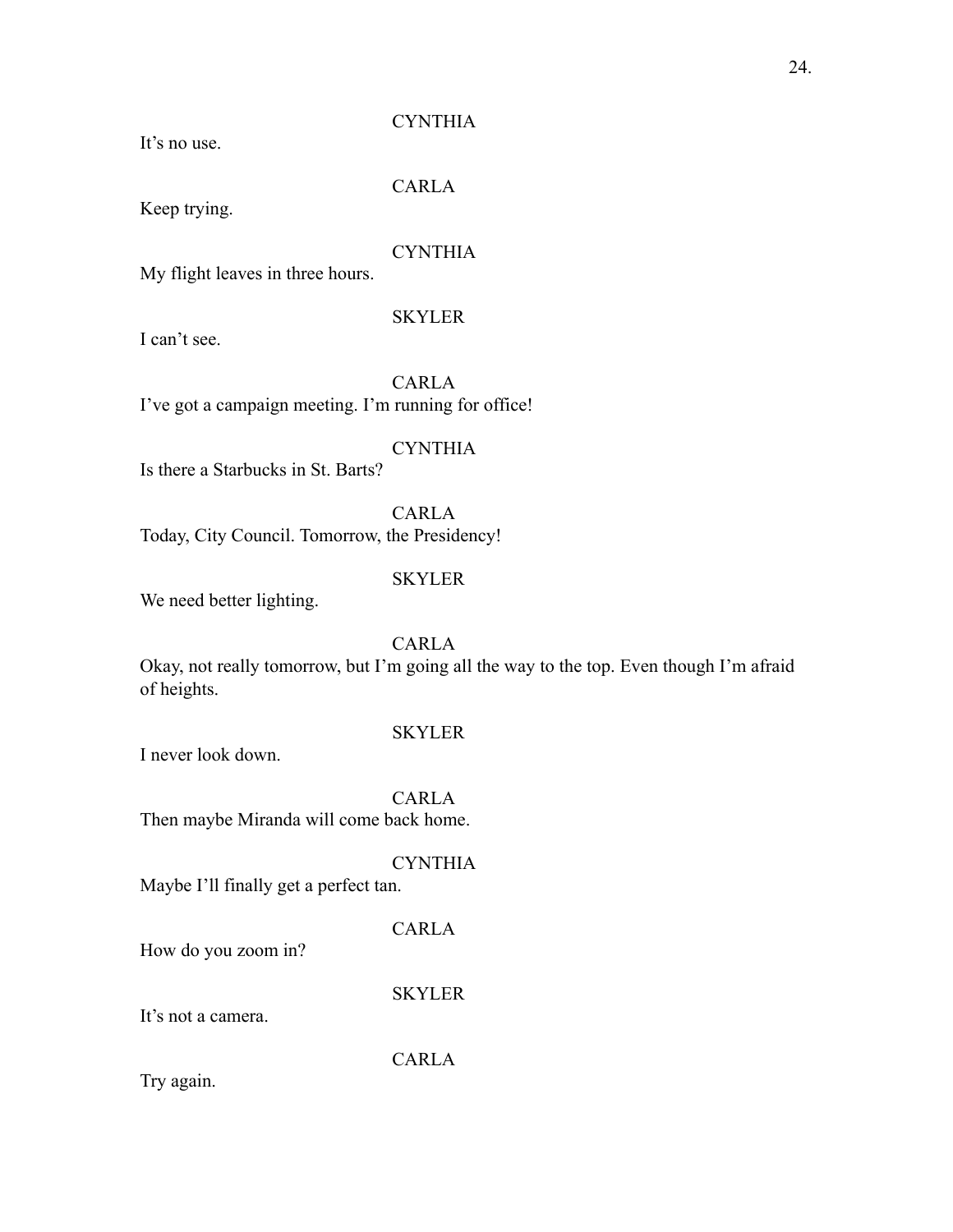Try closing your eyes and then opening them at the same time.

| Wider.                                        | <b>CARLA</b>   |
|-----------------------------------------------|----------------|
| Slower.                                       | <b>SKYLER</b>  |
| Maybe your eyelashes are too long.            | <b>CARLA</b>   |
| Maybe my ankles are too round.                | <b>CYNTHIA</b> |
| Did you try turning it off and then on again? | <b>CARLA</b>   |
| Twice.                                        | <b>CYNTHIA</b> |
| Let me try.                                   | <b>CARLA</b>   |
| Wait!                                         | <b>CYNTHIA</b> |
| What is it?                                   | <b>SKYLER</b>  |
| I see her.                                    | <b>CYNTHIA</b> |
| Really?                                       | <b>CARLA</b>   |
| What's she doing?                             | <b>SKYLER</b>  |
| What's she wearing?                           | <b>CARLA</b>   |
| It worked.                                    | <b>SKYLER</b>  |
|                                               |                |